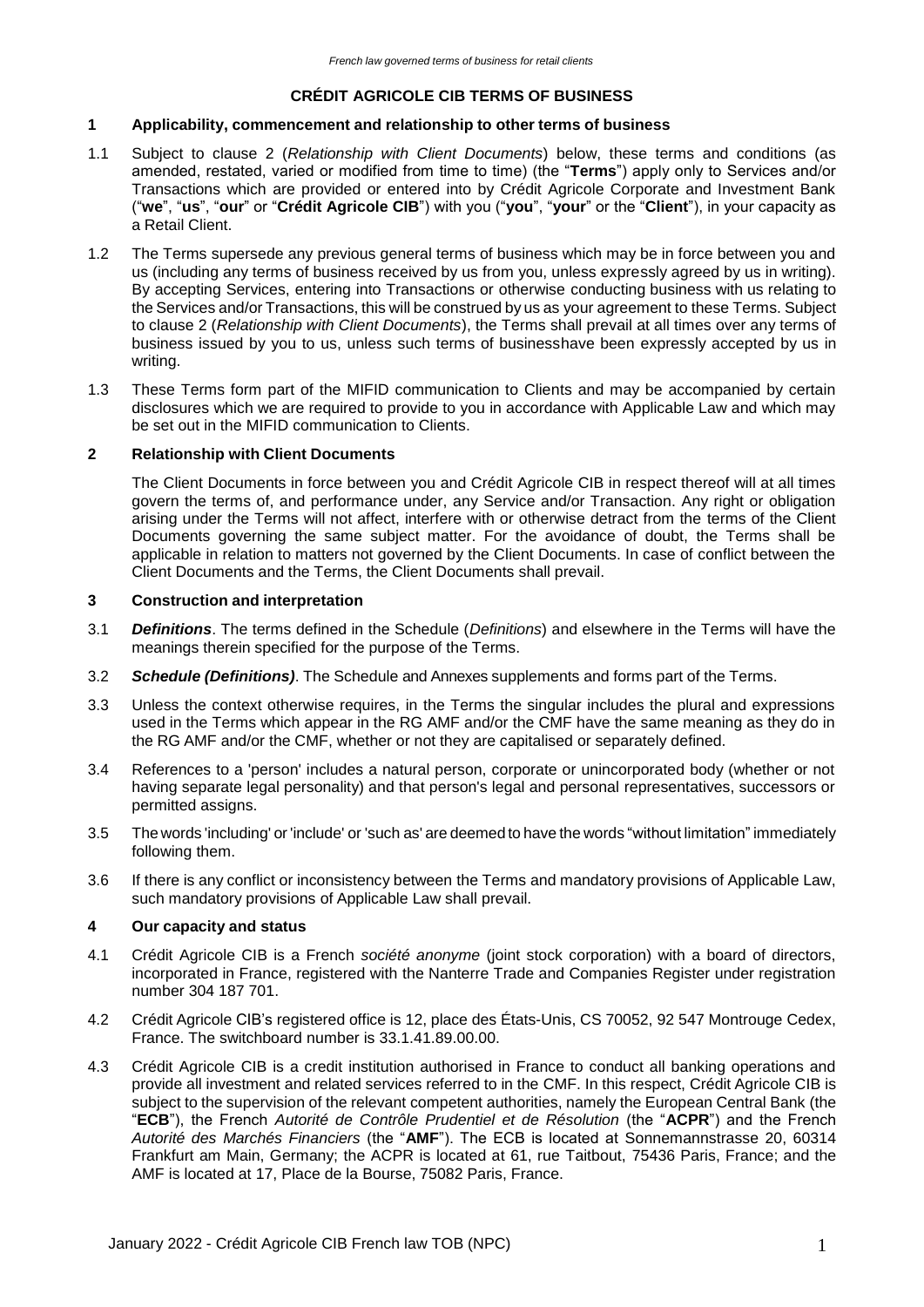- 4.4 Crédit Agricole CIB is authorised to perform the Services on a cross-border basis in the European Economic Area.
- 4.5 Crédit Agricole CIB is affiliated, since December 2011, with the Crédit Agricole network, in the meaning of the CMF.

### **5 Compensation scheme**

Crédit Agricole CIB is a member of the French deposit guarantee fund (including securities account) (*fonds de garantie des dépôts et de résolution*). Details of this scheme can be found at https:/[/www.garantiedesdepots.fr/en.](http://www.garantiedesdepots.fr/en)

## **6 Complaints**

Our complaints policy is available at Compliance / Customer protection | Crédit Agricole CIB (cacib.com). The Client may submit its complaint, free of charge, to Relationship Manager or your usual representative, which the contact details have been given when entering into a relationship with us or throughout the relationship. Our complaint handling procedure, detailing the procedures in place to process complaints, shall be sent to the Client upon request.

Crédit Agricole CIB undertakes to process complaints within two months of receipt of a complaint. If a complaint has not been processed within this timeframe (if archives need to be repatriated, documentary searches undertaken, if a technical point needs to be reviewed, etc.), Crédit Agricole CIB shall send a letter to explain the reason behind such additional delay and keep the Client informed of the processing of its complaint.

A Client who is not satisfied with the outcome of the procedure may refer the matter to the Médiateur of the AMF. The Médiateur can be contacted at: http://lemediateur.fbf.fr (on the « accéder au formulaire » tab), or to the Autorité des Marchés Financiers mediator, by post to Madame la Médiatrice – 17 place de la bourse – 75082 Paris Cedex 2 – FRANCE or via the electronic form available on the AMF internet

### **7 Your capacity and status**

- 7.1 We will treat you in accordance with the categorisation attributed to you in the Notification Letter as a Retail Client.
- 7.2 To the extent that you wish to change your classification or notify us of a change in your circumstances or any other matter in relation to your classification, you should follow the procedure set out in the Notification Letter.
- 7.3 If there are any circumstances in which you act as agent of, or trustee for, any person(s) (each a "**Disclosed Principal**"), you hereby agree prior to the provision of any Services for the benefit of such Disclosed Principal(s) to inform us of the identity of such person(s), along with any particular requirements that you may have when transacting on behalf of such person(s). This will not relieve you from any responsibilities or liability you may have in relation to the Transaction. However, we may agree in writing to transact with you in your capacity as agent for any such Disclosed Principal(s) at our absolute discretion in accordance with clause 7.4 below.
- 7.4 Notwithstanding clause 7.3 above, where we agree to transact with you in your capacity as agent for any Disclosed Principal, these Terms will take effect as a separate agreement between us and the Disclosed Principal, separate from the agreement between you and us and between us and any other Disclosed Principal. Neither you nor any other Disclosed Principal will be liable as principal or surety for the performance of any Transaction entered into on behalf of any Disclosed Principal by virtue of these Terms, provided that this will not relieve you from any responsibilities or liabilities you may have in your capacity as agent for any Disclosed Principal. This shall apply whether the Disclosed Principals have a separate legal personality from one another or whether, under the constitutional structure adopted by the Disclosed Principals (e.g. an umbrella fund, a fund or a sub-fund), recourse to a Disclosed Principal and its assets is limited to Transactions entered into on behalf of that Disclosed Principal.
- 7.5 With respect to Services, you agree that if any account is to be opened in joint names, these Terms will bind each account holder and all undertakings, agreements, obligations and liabilities of an account holder under these Terms shall be joint and several undertakings, agreements, obligations and liabilities respectively of each account holder. Accordingly, we may from time to time exercise or enforce all or any of our powers, rights or remedies under these Terms against all or any account holders at our absolute discretion.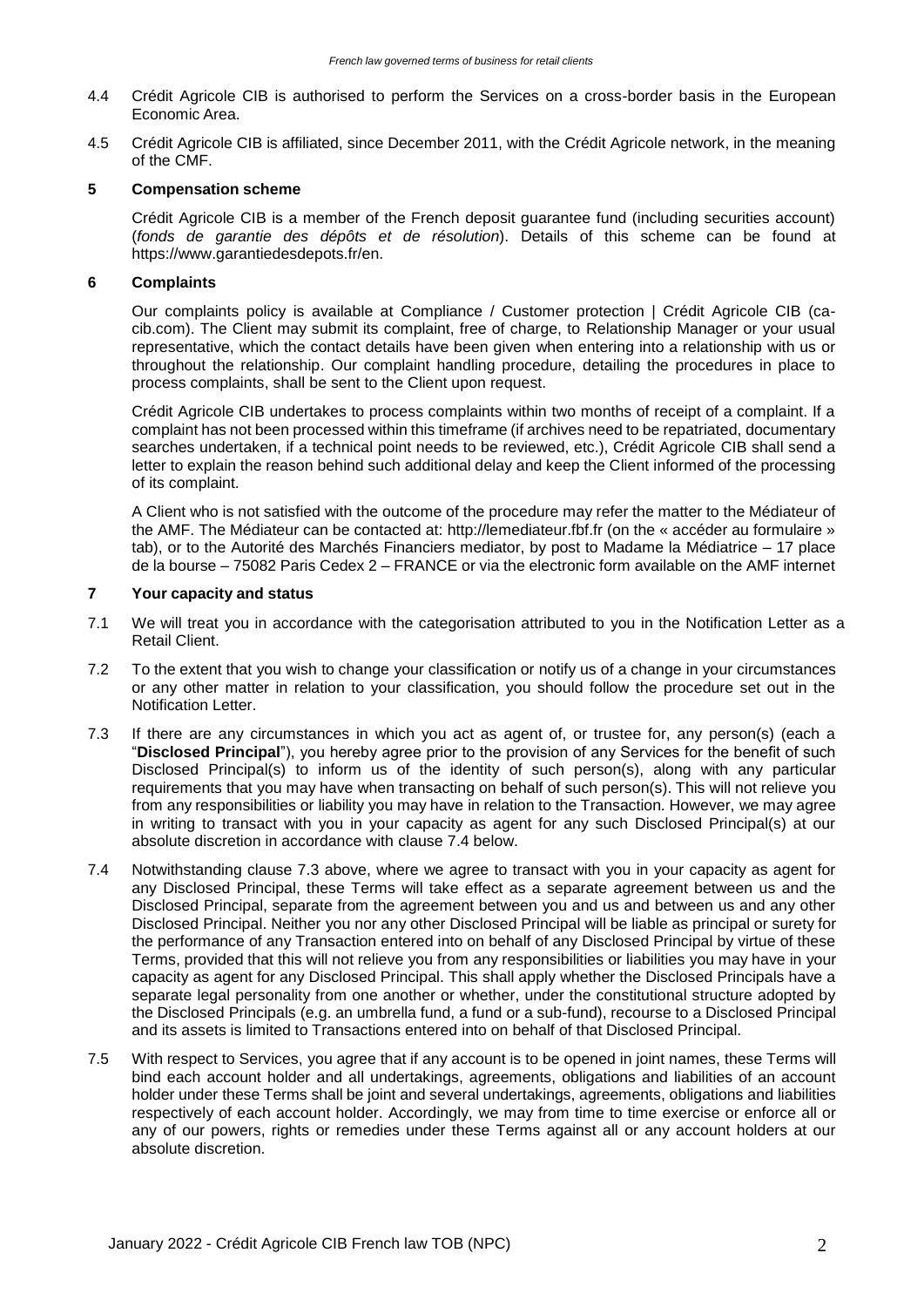## **8 Communications between Crédit Agricole CIB and Client**

8.1 All information required by the Markets in Financial Instruments Directive II (MIFID II) to be provided to Clients or potential Clients may be provided in electronic format except where the client or potential client is a retail client who has requested receiving the information on paper, in which case that information shall be provided on paper, free of charge.

If you are a retail clients receiving information required by MIFID II on paper, we may switch from paper format to electronic format after having you informed at least eight weeks before sending information in electronic format. In any case, you always have the choice either to continue receiving information on paper or to switch to information in electronic format. The automatic switch to the electronic format will occur if you do not request the continuation of the provision of the information on paper within that eight weeks period.

All communications between you and Crédit Agricole CIB may be monitored and/or stored by us in accordance with our relevant policies, including the provisions of clause 35 (*Use of personal data*) hereof and to the extent permitted by Applicable Law. As permitted under Applicable Law, we inform you that Crédit Agricole CIB records telephone conversations and other communications between us and you and usevoice recording systems in connection with communications with you. You agree to obtain any relevant consent of (and give any necessary notice of such recording to) your relevant personnel. Such voice recording systems may not use any warning tone. Any voice recording made by our voice recording systems belongs to us and constitutes conclusive evidence of the communication so recorded, in any dispute or other proceedings in relation to these Terms or any Transaction or Service, including, without limitation, in relation to any enquiry by any Competent Authority. If anypart of a recording is unclear or inaudible our understanding of the Instructions will be binding. You agree that we may deliver copies or transcripts of voice recordings to any party where required or permitted under Applicable Law. Please be also informed that a copy of the recordingof such conversations and communications is available on your request, for a period of at least five years (up to seven years depending of your jurisdiction). Additionally, records which set out our and your rights and obligations under an agreement to provide Services, or the present Terms, shall be retained for at least the duration of the relationship with the Client.

- 8.2 We will make updates to the Order Execution Policy (as well as other applicable policies) and the Terms available on the Website from time to time. All such updates will become effective and binding on you ten (10) Business Days after being posted on the Website (the "**Effective Date**"). For the avoidance of doubt, no amendments to the Terms will affect any Service or Transaction or any legal rights or obligations which may already have arisen before the Effective Date.
- 8.3 If you do not wish to access such information online and instead require paper ('hard') copies to be sent to you, please confirm this in writing in accordance with clause 9 (*Notices*) below.
- 8.4 Crédit Agricole CIB may suspend the Website without notice where it considers it necessary to do so, in its sole discretion.

### **9 Notices**

- 9.1 Please address any notices in connection with the Terms to Crédit Agricole Corporate and Investment Bank, MiFID Services, 12, place des États-Unis, CS 70052, 92 547 Montrouge Cedex, France.
- 9.2 Notices under the Terms must be delivered personally or sent by registered post. Notices sent pursuant to the Terms will be deemed received by the receiving party:
	- (i) if personally delivered, upon delivery to the party's registered office;
	- (ii) if sent by registered post to an address in France, two (2) Business Days after posting; or
	- (iii) if sent by registered post to an address outside France, five (5) Business Days after posting.

## **10 Transaction reporting**

10.1 All Transactions in Financial Instruments executed by Crédit Agricole CIB, whether or not such Transactions are carried out on the trading venue, are required to be reported to the AMF as soon as possible after execution but in any event no later than as required by Applicable Law (i.e. no later than the close of the following working day under the Markets in Financial Instruments Regulation (MiFIR)). This means that where we enter into Transactions with clients, detailed information relating to such Transactions is not made public. Such report to the AMF includes, in particular, quantity, price, type of Financial Instruments, time/date and identification of the client. Crédit Agricole Corporate and Investment Bank is required to comply with a number of international regulations including but no limited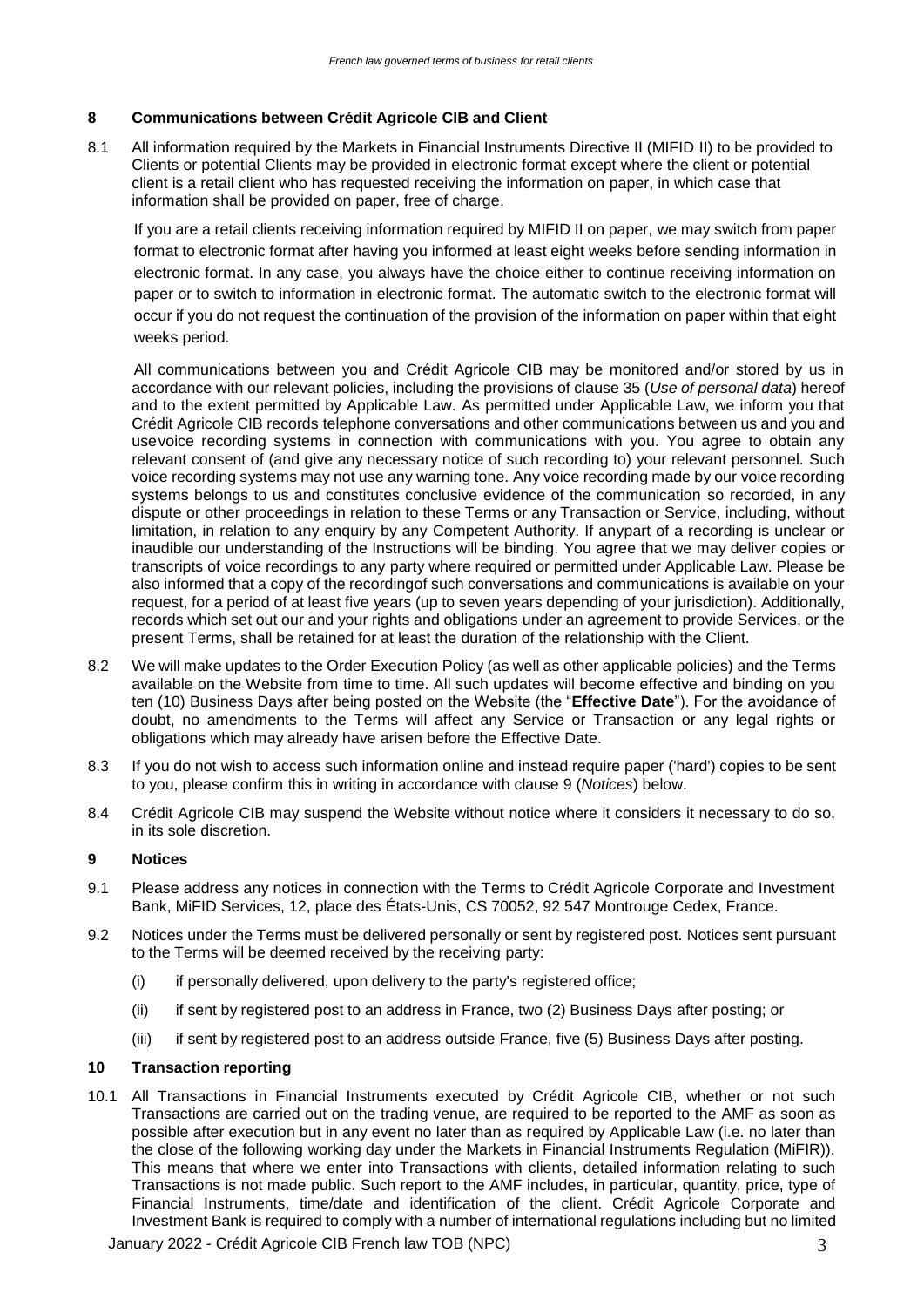to EU regulations and directives which require the reporting (in accordance with binding regulatory technical standards) of all Transactions in Financial Instruments that have been executed as well as its clients/ Counterparties LEI to the relevant Competent authority or a central repository (i.e. detailed information relating to such Transactions, including the use and the reporting of a LEI to the relevant Competent Authority or a central repository) such as the European Markets Infrastructure Regulation (EMIR) ; MIFID II, MiFIR and the subsequent delegated regulation including the Delegated Regulation (EU) 2017/590; the Market Abuse Regulation (MAR) ; the Capital Requirements Regulation (CRR); the Securities Financing Transactions Regulation (SFTR), each as amended, supplemented or restated from time to time, as well as a non-exhaustive list of directives, as implemented in the relevant European member state's legislation and regulations).

10.2 To fulfil its regulatory obligations when reporting these Transactions, Crédit Agricole Corporate and Investment Bank is required to submit a LEI for its clients.

For the avoidance of doubt, all Transactions in Financial Instruments executed by Crédit Agricole CIB, which include Clients' LEIs, are required to be reported in line with applicable regulations and are not made public.

## **11 Post-trade transparency**

- 11.1 A summary of real-time information relating to Transactions in Financial Instruments which are classified as traded on a trading venue (TOTV) is made available to the public following the execution of such Transactions, whether Credit Agricole CIB acts in its capacity as systematic internaliser or not. Such information includes time/date, quantity, price, venue of execution and type of Financial Instrument (but does not include counterparty information) and is communicated via Approved Publication Arrangements (APA). Information needs to be made public in a timely manner (i.e. within one minute for equity and equity-like products and within five minutes for non-equity products).
- 11.2 In certain circumstances (in particular pursuant to articles 21.4 and 20.2 of MiFIR), we may defer the reporting of information.
- 11.3 Where our counterparty is an Investment Firm, and such Investment Firm is not a systematic internaliser, Credit Agricole CIB will report the information referred to in 11.1. Unless you have notified us otherwise and provided us with up-to-date details on the scope of the Financial Instruments in which you act as a systematic internaliser, we will be entitled to assume that you are not acting in the capacity of a systematic internaliser.
- 11.4 Paragraph 11.1 will not apply to Transactions excluded from the regulations as per Article 1 of MiFIR.

## **12 Pre-trade transparency**

- 12.1 Where Credit Agricole CIB is acting in its capacity as systematic internaliser in respect of Financial Instruments which are bonds, derivatives, structured finance products and emissions allowances, traded on a trading venue and for which there is a liquid market, we will make public quotes if a Client has requested a quote and provided that we have agreed to provide one.
- 12.2 In respect of Financial Instruments which are bonds, derivatives, structured finance products and emissions allowances, traded on a trading venue and for which there is not a liquid market, we may (without assuming any obligation in that respect) disclose quotes on request unless otherwise permitted by Applicable Law. The obligation referred to in 12.1 will not apply where the quote is provided in relation to a quantity of Financial Instruments which is above the size specific to that Financial Instrument. The size specific to the Financial Instrument is determined by the European Securities and Markets Authority ("**ESMA**"), from time to time.
- 12.3 Where we grant access to quotes published in accordance with 12.1, and if the quoted size is at or below the size specific to the Financial Instrument, we may enter into Transactions under the published conditions with any other client to whom the quote is made available, in accordance with Article 18 MIFIR.
- 12.4 Where Credit Agricole CIB publishes a quote in accordance with 12.1 above, and, where we give you access to these quotes, you agree that we may limit the number of Transactions that we undertake to enter into with you at the published quote.
- 12.5 If we are acting in our capacity as systematic internaliser and dealing in sizes below the standard market size in shares, depositary receipts, exchange-traded funds, certificates or other similar Financial Instruments traded on a regulated market, multilateral trading facility or organised trading facility, and for which there is a liquid market (we will otherwise disclose quotes upon request), we will make public firm quotes in accordance with Articles 14(1) and 15(1) MiFIR. When we give you access to these quotes: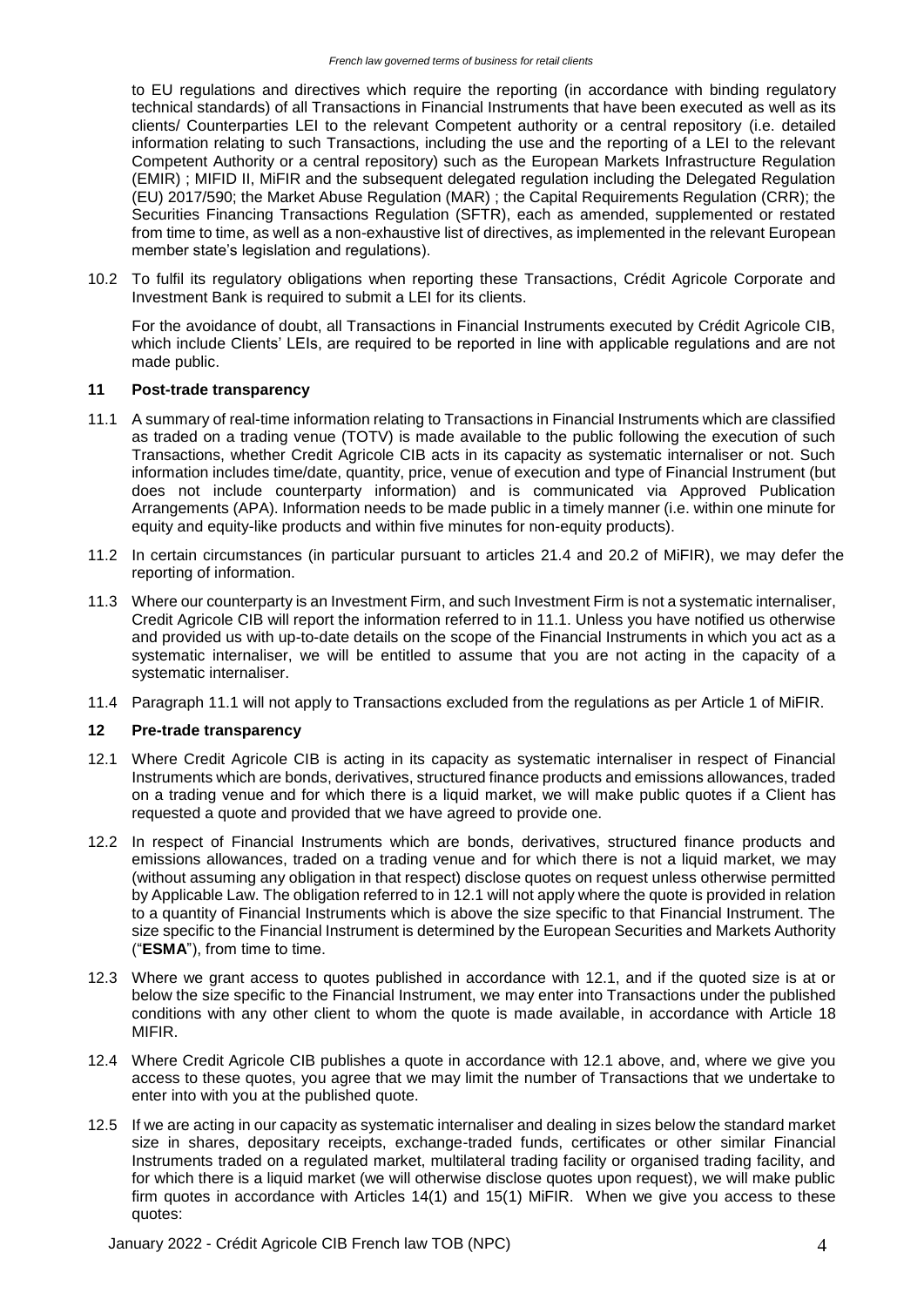- (i) except as otherwise permitted by Applicable Law and subject to paragraph (ii) below, we will execute the orders we receive from you at the quoted prices at the time of receipt of the Order; and
- (ii) you agree that we may limit: (a) the number of Transactions that we undertake to enter into with you at the published quote; and (b) the total number of simultaneous Transactions that we undertake to enter into with other clients at the published quote when the number and/or volume of orders sought by clients considerably exceeds the norm.
- 12.6 Where we grant access to quotes published in accordance with 12.5, we may enter into a Transaction with any other client to whom the quote is made available, in accordance with Article 15 MiFIR.
- 12.7 We may decide, on the basis of our commercial policy and from an objective and non-discriminatory perspective, the clients to whom we give access to our quotes. We may refuse to enter into or discontinue business relationships with clients on the basis of commercial considerations such as the client credit status, the counterparty risk and the final settlement of the Transaction. In particular (but not exclusively), such denial may be made when (i) the client is in a different category from the client for whom the quote was provided or (ii) market conditions have changed since the publication of the initial quote.
- 12.8 In certain circumstances, we may execute orders at a better price provided that the price falls within a public range close to market conditions.
- 12.9 We may update our quotes at any time and we may withdraw our quotes under exceptional market conditions.

### **13 Dealer or signatory mandates**

Unless we expressly agree to do so in writing, Crédit Agricole CIB shall have no responsibility or liability to verify the identity of individuals or signatures against lists of authorised signatories, authorised dealers or officers authorised to enter into Transactions or verify that Instructions comply with any of your internal limits, restrictions or other conditions or requirements ("**Mandates**") and all such Mandates received by Crédit Agricole CIB shall not impose any obligations, restrictions or liabilities on Crédit Agricole CIB.

#### **14 Orders**

- 14.1 As a matter of principle, Crédit Agricole CIB only executes transactions on the basis of an Indication of Interest from the Client. Crédit Agricole CIB may decide to consider an "Indication of Interest" from a Client but is not obliged to contact the Client or to accept it. When receiving an Indication of Interest, we may contact Clients and provide a quote for the same or similar quantity, and at the same price or at a similar price as the one indicated by the Client at the time the Indication of Interest was previously expressed. This will be performed on a best efforts basis and does not amount to a guarantee or firm commitment to contact Clients nor give rise to an obligation to enter into a contract with a Client. The quote provided to the Client by Crédit Agricole CIB in consideration of this Indication of Interest does not create any legal obligation for Crédit Agricole CIB with respect to any Client until that Client accepts the quote.
- 14.2 Exceptionally, Crédit Agricole CIB may at its sole discretion, agree to accept an Order. However, we are not under any obligation to accept Order from Clients. We may at any time, and without any liability on our part, refuse to act upon, execute, transmit or otherwise implement orders.
- 14.3 When receiving a request by the Client, Crédit Agricole CIB will promptly acknowledge receipt of the request to the Client and inform him if its request is considered as an Indication of Interest or an Order by Crédit Agricole CIB and whether or not Crédit Agricole CIB agrees to perform the Service by providing a quote or accepting the Order.

### **15 Order execution**

- 15.1 Following acceptance of an Order, and unless executing such Order in accordance with the Client's specific Instructions and/or subject to any regulatory requirement, we may exercise full discretion as to how to execute the Order. As a consequence of exercising our discretion, an Order may not be executed in full or in part and our ability to execute an Order in full may depend on the nature of the Order and market conditions.
- 15.2 Following the execution of part of an Order, we will inform clients without undue delay. Any cancellation of Orders requires our prior agreement.
- 15.3 Following receipt of your specific Instructions on how to execute an Order, we will complete your Order in accordance with those Instructions, unless doing so would be contrary to laws and regulations or our policies and procedures, and in each case, we reserve the right to decline any Instruction for whatever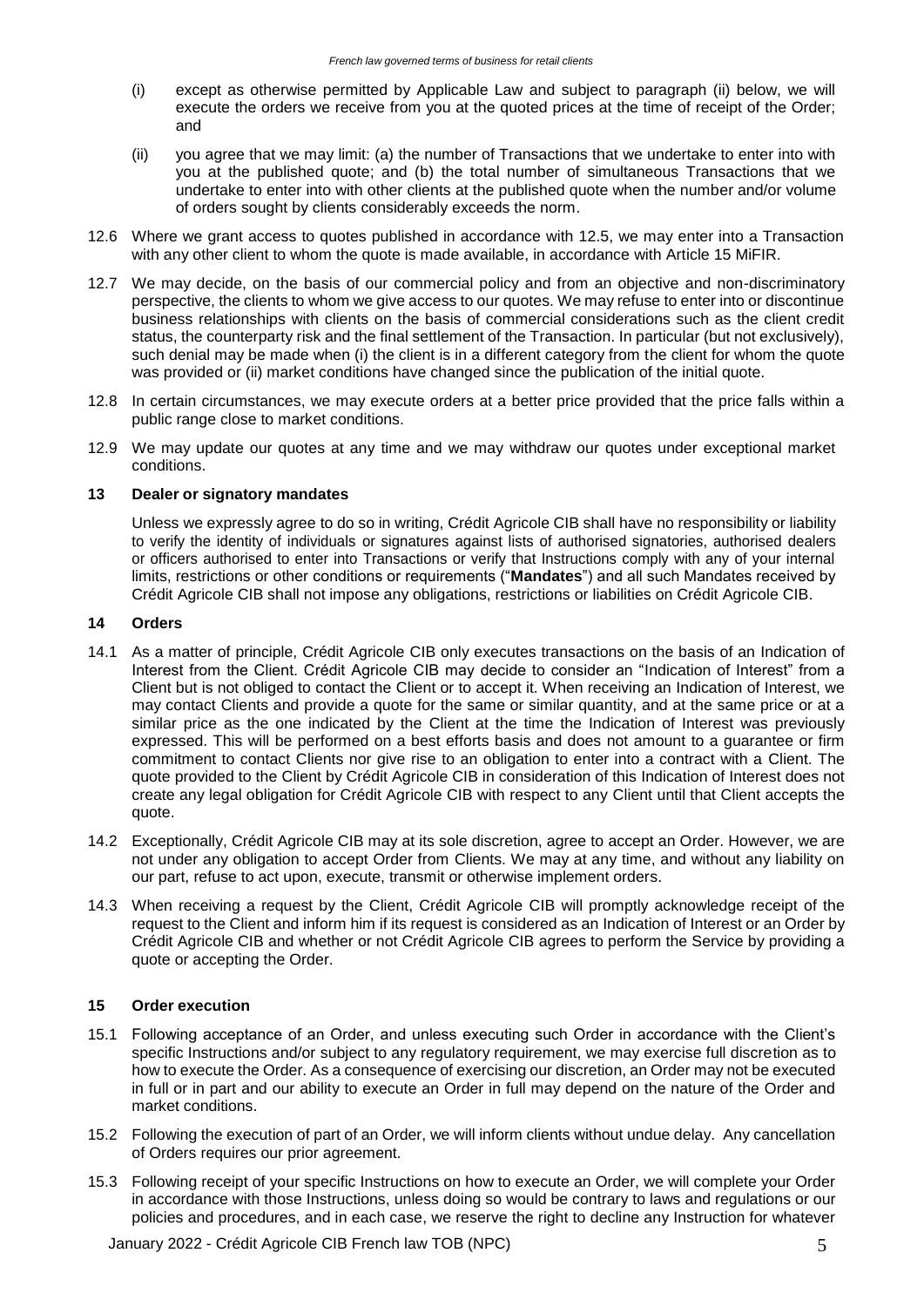reason, without any obligation to provide reasons.

- 15.4 If you are a Retail Client, you hereby consent to us executing your Orders in accordance with the Order Execution Policy, as available on our Website.
- 15.5 We may use our reasonable endeavours to execute any Order promptly, but in accepting an Order we do not represent or warrant that it will be possible to execute such Order or that execution will be possible according to your Instructions. We may carry out an Order on your behalf only when the relevant market is open for dealings, and we may deal with any Instructions received outside market hours as soon as possible when that relevant market is next open for business (in accordance with the rules of that market).
- 15.6 We will inform you about any material difficulty relevant to the proper carrying out of your Orders promptly upon becoming aware of the difficulty.
- 15.7 We may, at any time, suspend or impose limits on the size or nature of Orders that we may accept.

### **16 Order aggregation**

To the extent permitted by Applicable Law, we may combine your Order with our own orders or those of any Crédit Agricole Group entities and orders of other clients when, in our good faith opinion, we believe that doing so will work to your advantage and such aggregation is unlikely to work overall to the disadvantage of any client whose order is to be aggregated. The Crédit Agricole order handling and execution policy that will be made available will provide for the fair allocation of aggregated orders and transactions, including how volume and price of orders determines allocation and the treatment of partial executions. Aggregation may result in your obtaining on some occasions a more favourable price and on others a less favourable price than if your Order had been executed separately. For you and each client whose order is to be aggregated, the effect of aggregation may work to your/its disadvantage in relation to a particular order.

## **17 Block Trading**

- 17.1 To the extent that you enter into any single transaction (or block trade) in a capacity as agent on behalf of or for the benefit of more than one Disclosed Principal, to be allocated to each Disclosed Principal post trade, Crédit Agricole CIB will allocate the transaction as agreed with you as agent. If we do not immediately agree on the allocation, we will allocate the transaction to each Disclosed Principal in our good faith discretion, which may be in a pro rata fashion. If we determine in good faith discretion that any portion of the transaction should not be allocated (each such portion, an "**Unallocated Portion**") to any Disclosed Principal due to a conflict with our internal procedures or external regulatory requirements, we shall (i) re-allocate any such Unallocated Portion first, to the other Disclosed Principals as agreed between us, or second, if the parties do not immediately agree, in our good faith discretion, which may be in a pro rata fashion, to the other Disclosed Principals or (ii) cancel any Unallocated Portion to the extent such portion has not immediately been re-allocated to the other Disclosed Principals because the parties did not immediately agree on the re-allocation.
- **17.2** If these block trading provisions apply, and you are acting as an agent, you represent that: (i) the entry into the transaction with any Disclosed Principal shall not constitute a breach of any other agreement and (ii) each Disclosed Principal meets minimum EU market-standard criteria for KYC, including antimoney laundering and terrorist financing standards, and no Disclosed Principal resides in a noncooperative tax jurisdiction as determined by the EU or the Republic of France.

### **18 The Services**

- 18.1 Crédit Agricole CIB may, but is not obliged by anything in the Terms:
	- (i) provide any Services at our discretion and subject to further documentation as we consider appropriate;
	- (ii) deal with you on our own account or as agent for you or a combination of the two;
	- (iii) do whatever we consider necessary or desirable or incidental to dealing with you and/or providing the Services to you;
	- (iv) delegate the performance of any Service or activity to an associated company or such other person or persons as we think fit, including but not limited to, entering into arrangements with clearing brokers or members of an exchange; or
	- (v) introduce you to such other person(s) as we consider in our discretion is necessary or desirable

January 2022 - Crédit Agricole CIB French law TOB (NPC) 6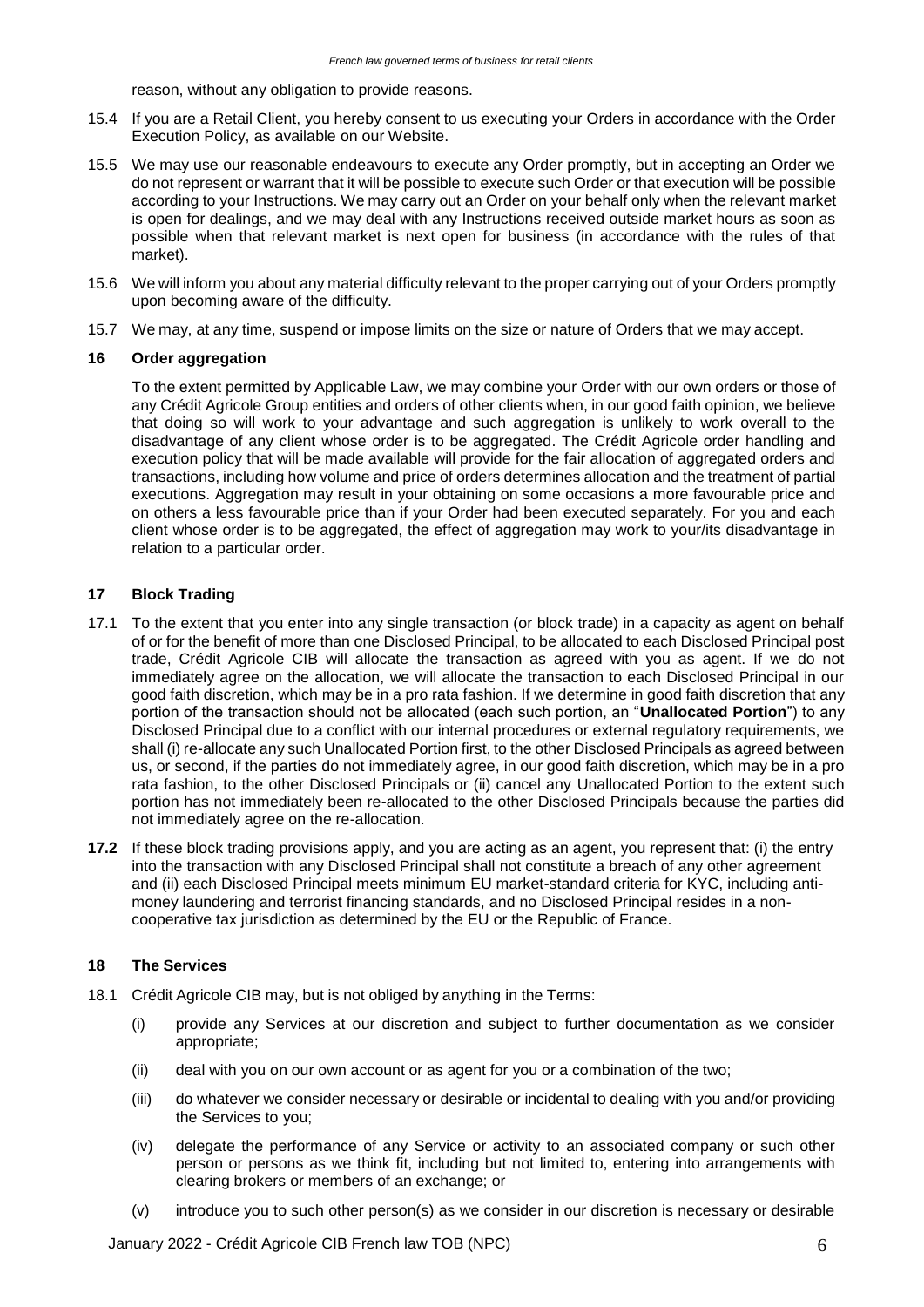#### to perform certain Services or parts thereof.

- 18.2 Unless you otherwise notified us in writing, we shall provide the Services on the basis that there will be no restrictions on the type of investment or markets on which you wish your Transactions to be executed.
- 18.3 When providing investment advice, Crédit Agricole CIB will provide a report to the Client that includes an outline of the advice given to the Client and how the recommendation provided is suitable to the Client, including how it meets the personal objectives and other characteristics of the Client.
- 18.4 Except where we expressly agree otherwise on a case-by-case basis in writing in relation to any specific Transaction, in providing investment services other than investment advice (as order execution) we shall not provide you with investment advice as regards yourfinancial position generally (as we do not provide investment advice). When providingServices other than investment advice, we will be unable to assess whether a particular product, Transaction or Service is suitable for you. You agree and acknowledge that you will be responsible for making your own independent assessment of the merits, suitability of any Transaction or Service to your particular circumstances and own investment objectives. You will take all decisions in relation to any Transactionor Services in reliance on your own judgement and, as you deem appropriate, in accordance with advice from your own professional advisers.
- 18.5 If we introduce you to another provider of investment services or activity, your relationship with that other person will be governed by documentation between you and that person. We will not be a party to that relationship and will not be liable for the actions of any such other person.
- 18.6 All Services will be provided in compliance with the mandatory provisions of Applicable Law, which will take precedence if there is any conflict or inconsistency between these Terms and the mandatory provisions of Applicable Law.

### **19 Providing Instructions to Crédit Agricole CIB**

- 19.1 Instructions may be given orally or in writing, including by electronic means, unless we agree with you that Instructions in relation to a particular Service can be given only in a particular way. We may (but are not obliged to) ask you to confirm oral Instructions in writing or to confirm any Instructions by an authenticated messaging system acceptable to Crédit Agricole CIB. In accordance with, and pursuant to, applicable laws and rules, verbal instructions may be recorded.
- 19.2 We have no responsibility for Instructions that are inaccurate or not received by us or that are otherwise corrupted or incomplete, and may execute any Transaction on the terms actually received by us. You authorise us to act on any Instruction (by whatever means transmitted, whether or not confirmed in writing) which purports, and which we reasonably believe, without further enquiry as to the genuineness, authority or identity of the person giving or purporting to give those Instructions, to come from you or to have been given on your behalf.
- 19.3 We may cancel an Instruction or Transaction, in whole or in part, where requested to do so by a regulator or pursuant to Applicable Law, or where a Transaction has been executed at a clearly erroneous price. Under Applicable Law, Orders which have not been executed by close of business on the relevant market may expire. A Transaction or Instruction is only binding on us when we confirm to you that it has been executed or otherwise successfully implemented. You will be bound by all executions (partial or otherwise) of Orders that we receive from you.
- 19.4 You agree on request by us to confirm any oral Instructions in writing, to ratify and confirm any Instructions given or purported to be given by you by any person purporting to act on your behalf and that electronic signatures made by you are legally binding on you.
- 19.5 Notwithstanding our general willingness to perform the Services, we are not under any obligation to accept, act on, confirm or verify any Instruction provided that where we decline to act on an Instruction, we will in good faith endeavour to notify you, without any obligation to provide reasons.
- 19.6 Subject to clause 2 (*Relationship with Client Documents*), in circumstances where we hold Financial Instruments on your behalf, we will not be obliged to take up or dispose of any rights, exercise any conversion, subscription or redemption rights, deal with take-overs or other offers or capital reorganisations or exercise any voting rights except where you give us written and timely Instructions to do so to the extent permitted by Applicable Law; provided we will not incur any material cost or liability due to the exercise of the same without reasonable compensation and/or indemnity. You acknowledge and agree that we will not become subject to any liability for failing to exercise any right or to procure any benefit for you for any reason.
- 19.7 You acknowledge that data transmitted through any electronic system (including emails, instant messaging and Platforms) may not be encrypted and that it is possible, even if encrypted, that such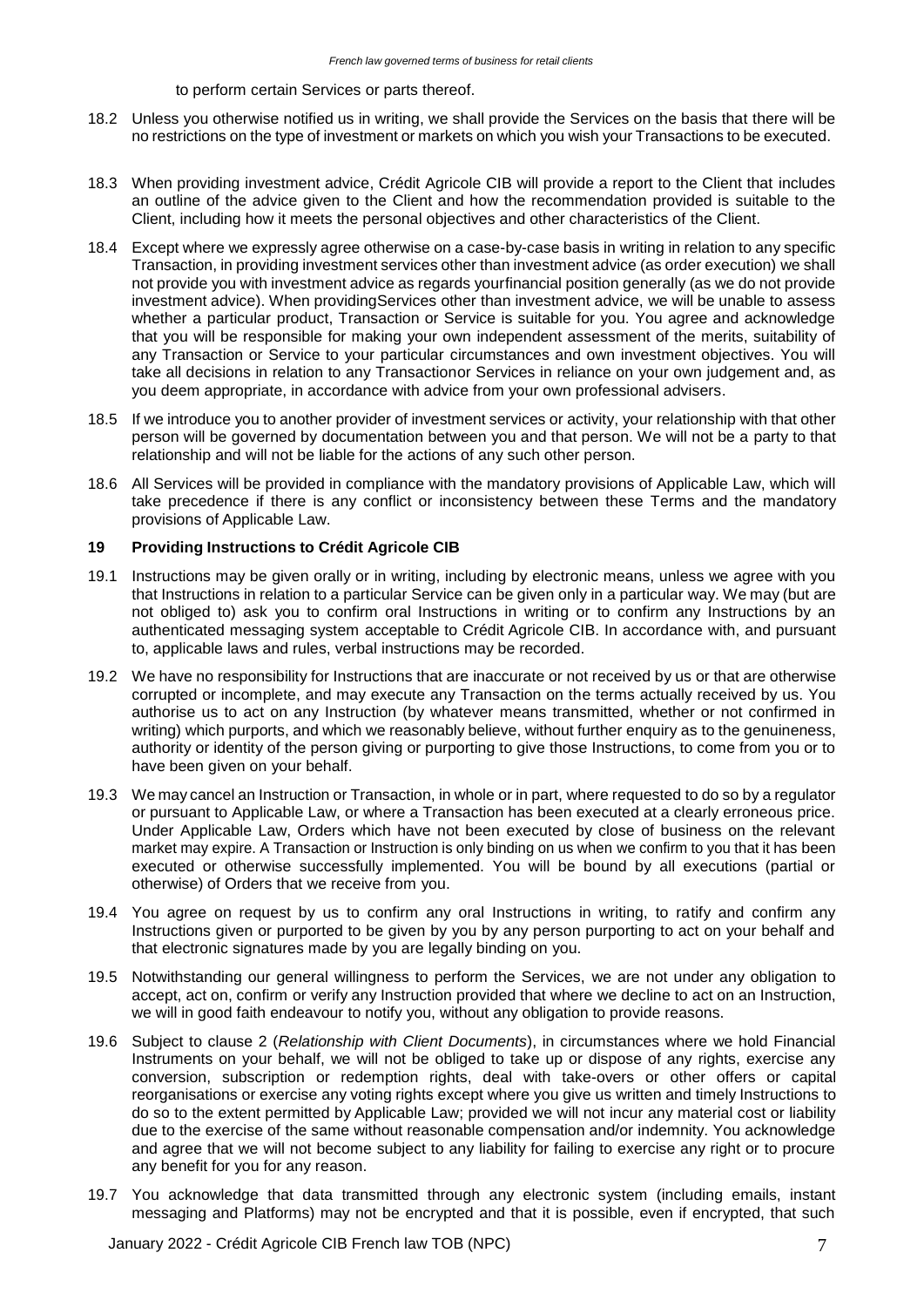data may be accessed or tampered with by unauthorised parties, may not arrive in the form transmitted or at all, and/or may become corrupted and/or may contain harmful or malicious code or programmes, and you agree to assume all risks arising out of or in connection with your use of the same.

## **20 Conflicts of interest**

- 20.1 When we perform a Service or enter into a Transaction, we may have an interest, relationship or arrangement that is material in relation to that Service or Transaction. Crédit Agricole CIB operates and complies with Crédit Agricole Group's Conflicts of Interest Policy, and within the framework set out in its own Conflicts of Interest Policy (the "**Policy**"), a summary of which is available on the Website. We provide Services and conduct Transactions in accordance with this Policy.
- 20.2 You authorise us, notwithstanding any conflict of interest or the existence of a material interest on our part in any Service or in relation to any Transaction, to perform the Service or enter into the Transaction without informing you except where we are obliged to do so under the terms of the Policy. In such cases we will disclose to you the nature, risks and mitigating factors associated with the conflict.

## **21 Charges and remuneration**

- 21.1 You agree to pay us any commissions, charges and fees agreed between you and Crédit Agricole CIB upon demand and as notified from time to time. You agree also to reimburse us for all applicable costs, commissions, charges, fees, expenses and penalties, including without limitation, brokerage, clearing and settlement charges, and other fees of third parties in connection with the Services or any Transactions with us. You also agree to pay or reimburse us on demand for any Tax imposed by a Competent Authority in connection with the Services and/or Transactions which otherwise would be a final net liability for Crédit Agricole CIB (including but not limited to non-refundable VAT and/or any applicable and non-refundable withholding tax). We may deduct funds at our discretion from any of your accounts with us to pay such amounts.
- 21.2 You agree that we may receive remuneration and commission as a result of performing the Services and/or in relation to the Transactions and from sharing charges with third parties, and our fees will not be reduced by that remuneration and/or commission.

## **22 Information on costs and charges**

22.1 Information format

In accordance with Applicable Law, Crédit Agricole CIB will provide you, in electronic format or on paper, where requested by a retail client, with all information regarding costs and charges.

Ahead of providing Services to you, we will provide you with appropriate information in relation to the costs and charges in accordance with Applicable Law, including in relation to:

- (a) the Services we provide to you and/or the Financial Instruments available via the Services; and
- (b) (if applicable) any third party payments we receive in connection with the Services we provide to you.
- 22.2 Unless indicated otherwise, information on costs provided to clients prior to the provision of a Service is only an estimate and is given for information purposes only. Costs to be paid shall be those communicated to the client following the provision of the relevant Service.
- 22.3 Full disclosure

Crédit Agricole CIB shall provide you with information regarding costs and charges in accordance with Applicable Law. You agree that Crédit Agricole CIB may provide you with information on costs and charges on an aggregated basis. However, should you require more information on costs and charges, we will provide you with an itemised breakdown of all applicable costs and charges on a case-by-case basis. If you consider that we have not provided you with any required information regarding costs and charges, please notify us.

22.4 Limited disclosure

Where permitted under MiFID II, you agree that Crédit Agricole CIB may provide you with information regarding costs and charges by way of a tariff grid which shows the maximum costs and charges we would apply for the contemplated transaction. You will find our tariff grids and other MIFID II costs and charges documentation for this purpose on the Website. However, should you require more information on costs and charges, we will provide you with an itemised breakdown of all applicable cost and charges on a case-by-case basis.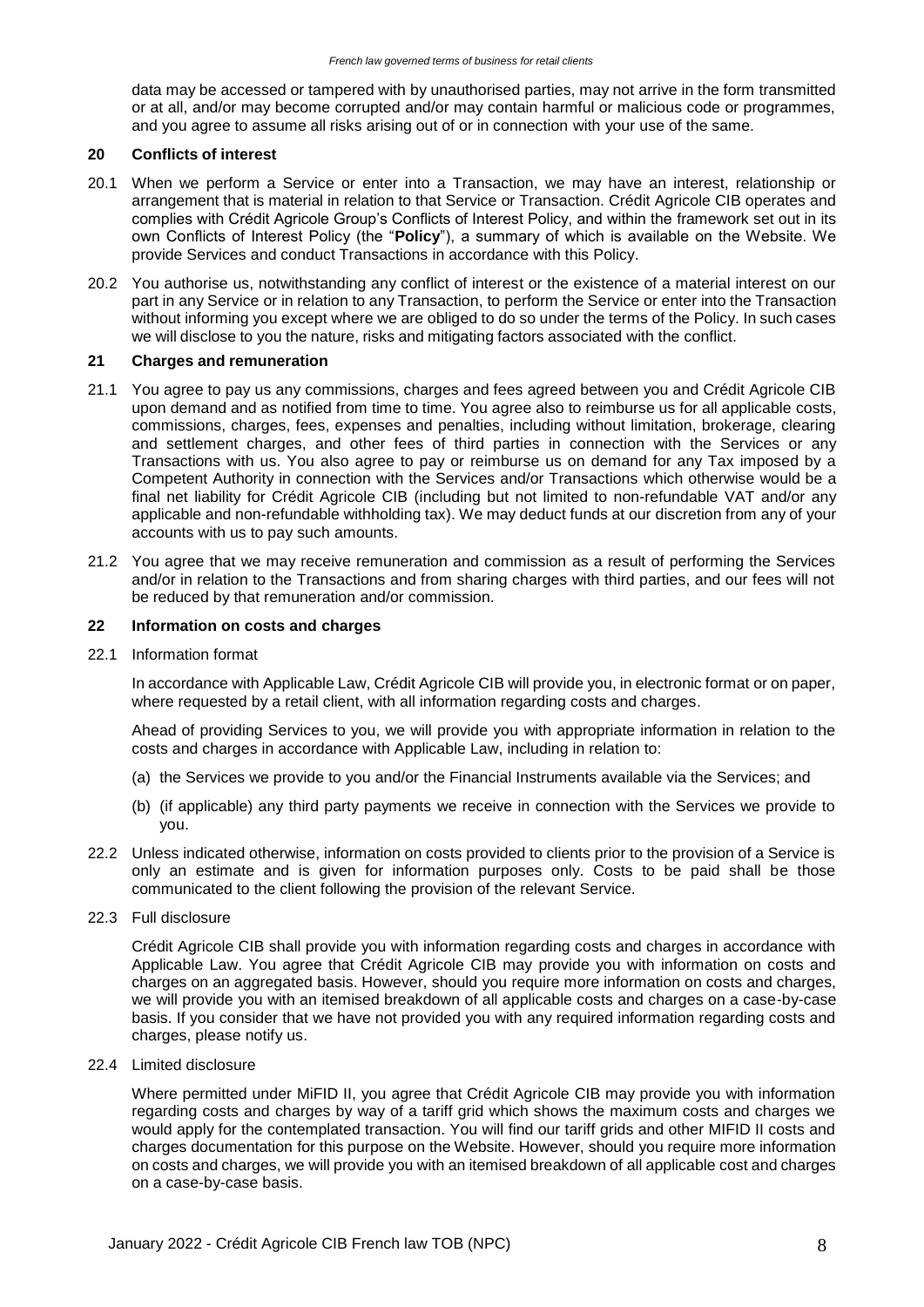22.5 Trade done with distance communications

Where the agreement to buy or sell a Financial Instrument is concluded using a means of distance communication which prevents the prior delivery of the information on costs and charges, we may provide the information on costs and charges in electronic format or on paper, where requested by a retail client, without undue delay after the conclusion of the Transaction, provided that both of the following conditions are met: (i) the client has consented to receiving the information without undue delay after the conclusion of the Transaction; and (ii) we have given the client the option to delay the conclusion of the Transaction until the client has received the information.

In any case, the client will have the option to receive the information on costs and charges over the phone prior to the conclusion of the Transaction.

### **23 Client money**

With respect to Services, any money held by us on your behalf will be held by us as banker and not as trustee (*fiduciaire*), and we are not required to segregate that money. We are not liable to account toyou for any profits made by our use, as banker, of that money

#### **24 Pre-hedging and programme trades**

- 24.1 We may at any time pre-hedge a Transaction and, in relation to Programme Trades, you agree that we are not obliged to inform you whether we act as principal or agent. You agree that to enable us to manage our risk position, we may take positions in Financial Instruments (including executing own account Transactions), and you agree that any profits or losses of such positions may be retained by us without any further disclosure to you. You acknowledge that any of these actions may affect the price paid or received by you in relation to a Financial Instrument included in a Programme Trade or any Transaction.
- 24.2 When you provide us with specific information for the purpose of obtaining a quote or request us to enter into a Transaction as your counterparty, such information, along with all other information available to us, may (subject to Applicable Law) be used by us to engage in trading, market making and risk management activities, including pre-hedging and hedging activities, without further disclosure to you.
- 24.3 Any pre-hedging or hedging transaction will be entered into with a view to managing risk and facilitating your Transaction and may be executed before, during and after receiving a live pricing request or firm order from you. Any pre-hedging or hedging transaction entered into by us may be at a different price from the price at which we execute your Transaction, and may affect the market prices or rates of, or liquidity for, the products you are buying or selling which may result in profit or loss for us.

## **25 Stabilisation**

We may effect Transactions that are subject to stabilisation (a price supporting process that may temporarily inflate the market price of a new issue). You agree that we owe you no duties in respect of legitimate stabilisation activities undertaken by us.

### **26 Rights of security and power of sale**

Your attention is drawn to the fact that we have the following rights and powers over your Financial Instruments and money held by or for us on your behalf:

- (i) you agree that all your Financial Instruments and money held at any time by or for us shall be and remain a continuing security for the payment when due of all and any amounts owing in accordance with any Service or other matter under the Terms;
- (ii) these rights are without prejudice to any other rights of lien, set-off or combination of accounts we may have;
- (iii) you agree to execute such further documents and take such further action as we may reasonably require in order to enable Crédit Agricole CIB to exercise its rights, to comply with any Applicable Law or to satisfy any market requirement;
- (iv) you undertake neither to create nor to have outstanding any security interest over, nor to agree to assign or transfer, any of the collateral over which we have any security interest;
- (v) in addition and without prejudice to any rights which we may be entitled to under the Terms or any Applicable Law, we shall have a general lien and right of set-off on all property held by us on your behalf until your obligations are satisfied.

January 2022 - Crédit Agricole CIB French law TOB (NPC) 9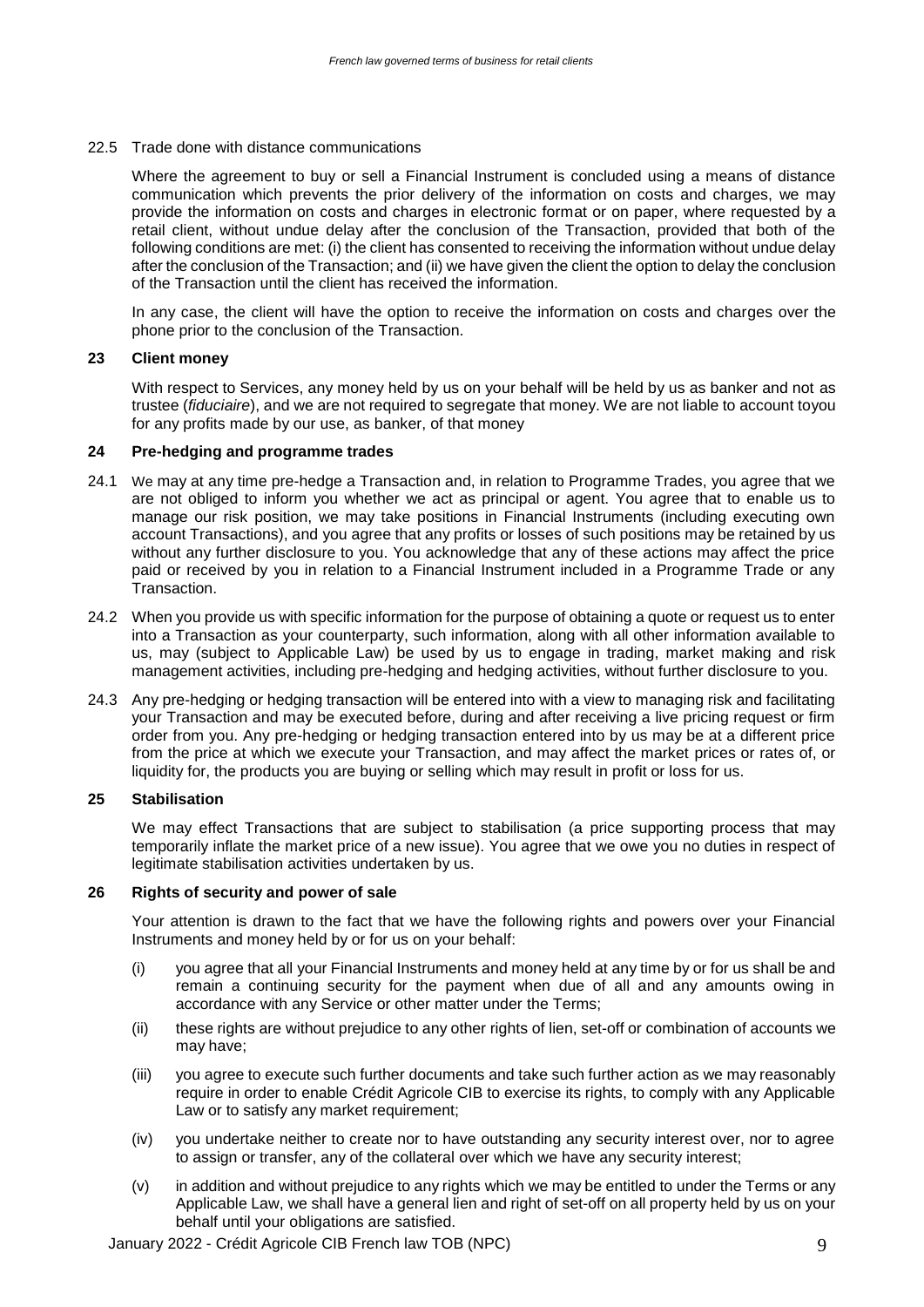The rights pursuant to this clause are supplemental to any rights to which we may be entitled pursuant to Applicable Law and pursuant to the Client Documents (unless otherwise expressly provided in the relevant Client Documents).

### **27 Lien and set-off**

- 27.1 With respect to the Services, without prejudice and in addition to any general lien and/or right of set-off or similar right to which we may be entitled by Applicable Law, you hereby expressly grant to us a general lien over all or any part of your interest in any monies, securities or other property held or controlled by us for any purpose and the rights set out below.
- 27.2 We may, without prior notice to you at any time or times without restriction, combine or consolidate all or any accounts held by us in your name or on your behalf and set-off or transfer the whole or any part of the sum standing to the credit of any one or more accounts held by us in your name or on your behalf against or towards satisfaction of any obligations, in respect of any Services or Transactions (including, for the avoidance of doubt, any amount due under clause 37 hereof) or in any other respect whatsoever, regardless of the place of payment, booking branch or currency of those liabilities (including any amount owed by you under the Terms). If the liabilities are in different currencies, we can convert either sum at a market rate of exchange used in our usual course of business for the purpose of any combination, consolidation, set-off or transfer. We may pledge, hypothecate, sell and/or purchase any and all Financial Instruments in your accounts, and transfer money and or any Financial Instrument between accounts whenever we deem necessary, without notice to you, to satisfy this right of set-off.
- 27.3 For the avoidance of doubt, any rights pursuant to this clause shall be without prejudice to any specific arrangements with respect to liens, rights of set-off or similar rights set forth in the relevant Client Documents or pursuant to applicable law. Unless otherwise provided for in the Client Documents, the rights pursuant to this clause shall supplement any rights pursuant to the Client Documents.

## **28 Settlement and confirmations**

- 28.1 Where we carry out Transactions with or for you, we will send or arrange to have sent to you confirmations and/or statements of account in accordance with Crédit Agricole CIB's standard procedures ("**Contract Notes**"). Contract Notes are conclusive in respect of all information set out in them and shall be deemed to have been accepted by you if you do not object to their terms in writing within 24 hours of receipt by you. Contract Notes are, in the absence of manifest error, conclusive evidence of the matters to which they relate. It is your responsibility to promptly inform us (in any event prior to the settlement of any Transaction) of any change to your contact details (including settlement), or of the non-receipt of a confirmation or a Contract Note, or if any confirmation or Contract Note that you have received from us is incorrect.
- 28.2 You may request information on the status of your Transaction at any time.
- 28.3 You will provide us with freely transferable cleared funds immediately available without any deduction (whether in respect of set-off, counter-claim, taxation or otherwise) in the currency of the relevant Contract Note or make good delivery of Financial Instruments or other assets to enable us to settle all deals for your account on the required settlement day. In addition, you will forthwith on demand put us in funds to enable us to discharge or settle any liability incurred or to be incurred in connection with any Services performed for your account. You hereby undertake to inform us when a sell Order is in respect of Financial Instruments where you know that you will not be able to make good delivery. You irrevocably authorise us to buy or borrow Financial Instruments to cover any liability of yours to deliver investments to us. We may debit any of your accounts with any Loss we suffer in this way. You will bear all costs and risks of payment and delivery to us or to our order upon settlement of any Transaction. Similarly, where we undertake Transactions on your behalf, delivery or payment by the other party to the Transaction is entirely at your risk. Our obligation to deliver Financial Instruments to you or to your account for the proceeds of the disposal of Financial Instruments will be conditional on prior receipt by us of appropriate documents or cleared funds from the other parties to the Transaction.
- 28.4 Our obligation to settle or deliver any Financial Instruments purchased by you is conditional upon receipt by us on or before the due date for settlement (or satisfactory confirmation of such receipt by our settlement agent) of all necessary documents, securities or funds due to be delivered by you or on your behalf on that date.
- 28.5 For the Transactions under the CSDR regime, Crédit Agricole CIB proposes, from the first day of default, to make partial deliveries in the event that it is not able to deliver all of the securities for which it was committed within the framework of the initial Transaction. Crédit Agricole CIB proposes, from the first day of default, a partial unwinding of the position on the part of its counterparty in the event that it has not been delivered securities that it may claim.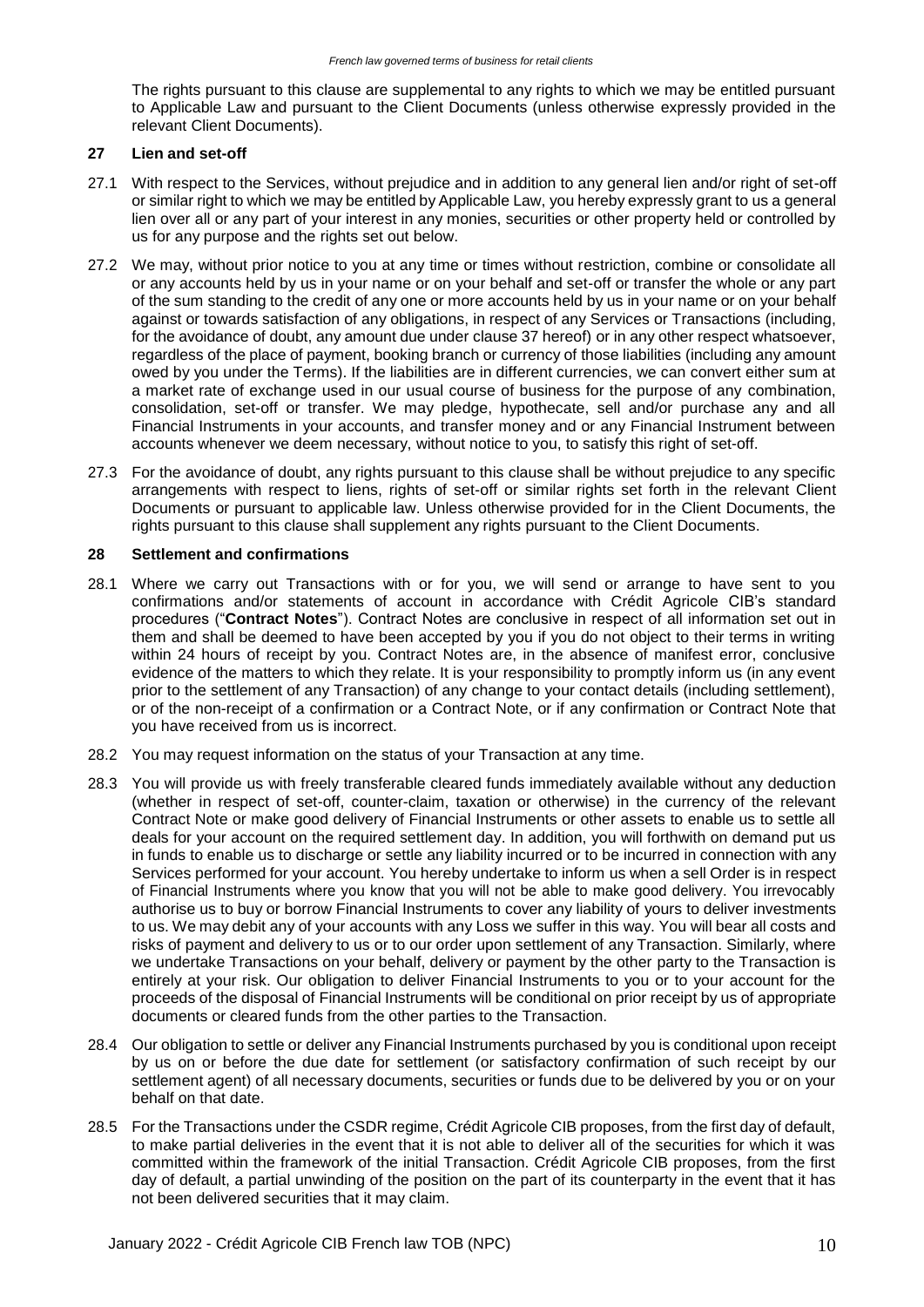## **29 Interest**

Unless otherwise provided, we may charge you interest on (i) net debit balances in your accounts at the overnight rate customarily charged by us and on any other amounts due and owing to us and (ii) any security or instrument that you fail to deliver at a commercially reasonable rate determined by us. Interest will accrue on a daily basis and will be due and payable by you as a separate debt. Unless otherwise agreed, we will not pay interest to you on any credit balances in your accounts representing cash or liquid securities available for withdrawal without notice.

### **30 Margin payments**

Where we perform Services for you which require margin payments, you must immediately on demand deposit with us a margin payment in at least the amount demanded by us for the Service. You agree immediately on demand to make any payment to remedy a shortfall in the margin payment at any time when your account with us shows a debit balance or your margin requirement increases. Margin payments will be made in cash unless we expressly agree otherwise in writing.

## **31 Representations and warranties**

- 31.1 On a continuing basis, you represent and warrant that:
	- (i) you are duly organised and validly existing and in good standing under the laws of your jurisdiction;
	- (ii) you have the power and capacity to enter into and perform your obligations under the Terms and in respect of any Services and/or Transactions, you will obtain, maintain and comply with all authorisations, consents, approvals, resolutions, licences, exemptions, filings, notarisations or registrations necessary to enable you to perform your obligations under the Terms and in respect of any Services and/or Transactions;
	- (iii) except to the extent that we have expressly agreed in writing that you may act as agent on behalf of one or more persons, you are acting for your own account and you have made your own independent decisions to enter into any Transaction and/or receive any Service and as to whether any Transaction/Service is appropriate or proper for you based upon your own judgement and/or upon advice from such advisers as you have deemed necessary, if any;
	- (iv) except where we expressly agree otherwise on a case-by-case basis in relation to any specific Transactions, you are not relying on any communication (written or oral) from us as investment advice or as a recommendation to enter into any Transaction and/or receive any Service, it being understood by you that information and explanations related to any Transaction or Service shall not be considered investment advice or a recommendation to enter into any Transaction and/or receive any Service, nor shall any such communication (written or oral) be deemed to be an assurance or guarantee as to the expected results of any Transaction and/or any Service;
	- (v) the Terms, the Services, the Transactions and the obligations created under or in respect of them are binding upon you and enforceable against you in accordance with their respective terms and do not and will not violate the terms of (a) any Applicable Law, (b) any order or judgment of any court or other agency of government applicable to you or any of your assets or (c) any security interest or agreement by which you are bound or binding on any of your assets;
	- (vi) all information provided by you to us in relation to any Services and/or any Transaction is true, complete, accurate and not misleading in all material respects;
	- (vii) you are now and will be at all times in compliance with all Applicable Law (including, without limitation, as relates to Anti-Money Laundering Laws, Anti-Corruption Laws and Sanctions) applicable in the jurisdiction(s) in which you operate or have a presence (or are deemed to operate or have a presence), or which are relevant to any of your activities or operations or any Service or Transaction;
	- (viii) your use of the Service and performance of your obligations under the Transactions contemplated by the Terms does not and will not result in the breach of any Anti-Money Laundering Laws, Anti-Corruption Laws or Sanctions;
	- (ix) except where we have expressly agreed otherwise in writing, where you act on your own account in selling Financial Instruments to us or transferring cash or collateral to us, you are the sole legal and beneficial owner of all Financial Instruments, cash or collateral in respect of which you give

January 2022 - Crédit Agricole CIB French law TOB (NPC) 11 us Instructions to perform a Service and all such Financial Instruments, cash and collateral are, is and will be free from any charge, lien, pledge or encumbrance except insofar as is granted in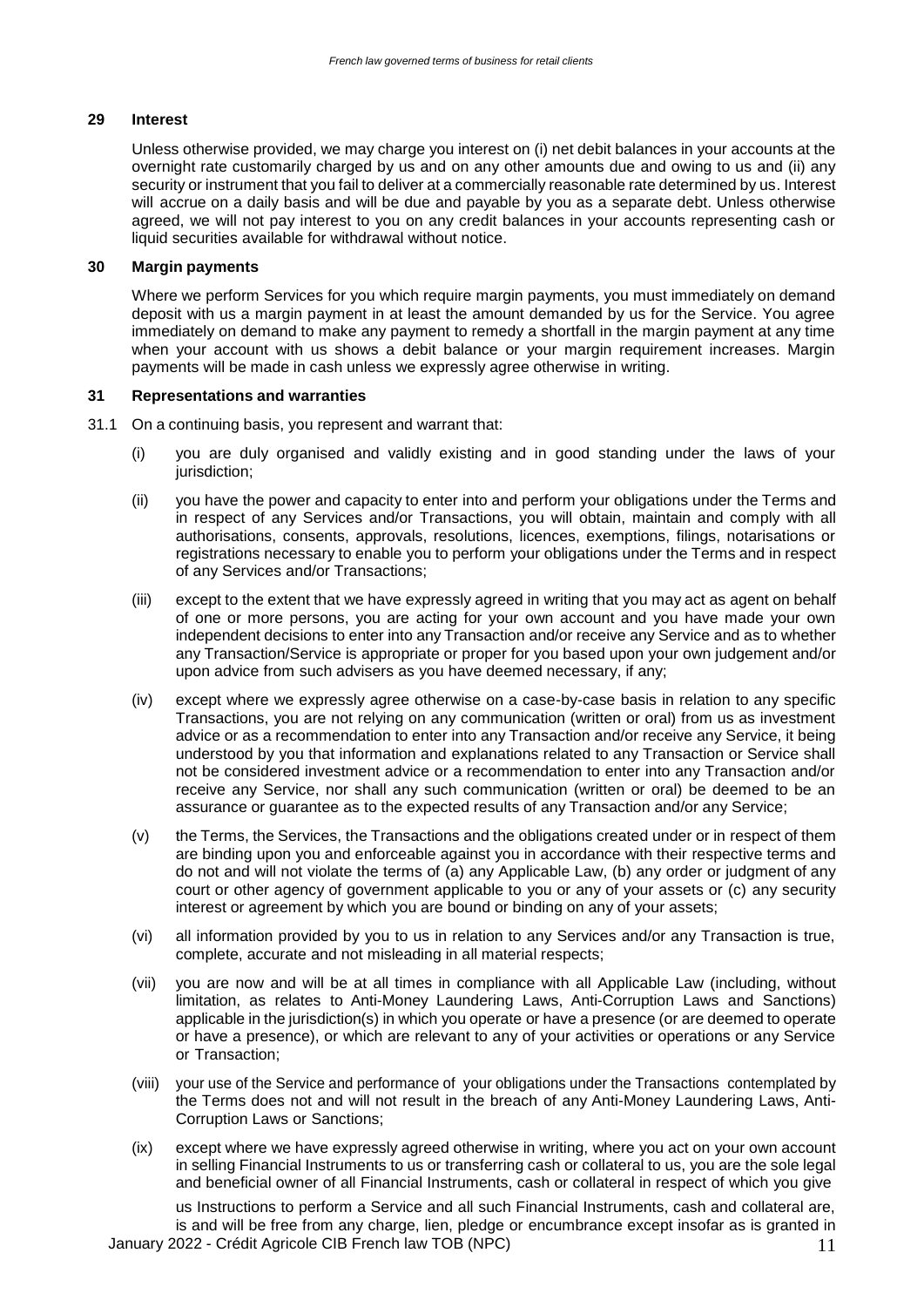our favour; and

- (x) You are and will be knowledgeable and experienced in the risks of entering into, and understand the risks associated with the Transactions and/or Services and you are capable of evaluating the merits and risks of such Transactions and/or Services and financiallyable to sustain a total loss of funds resulting from any Service and/or Transaction performed for,with or in respect of you by us.
- 31.2 Where you are acting as agent on behalf of another you represent, warrant and undertake on each date these Terms are in effect that:
	- (i) you have all the required consents, rights, power and authority to engage with us in all business you carry on with us on behalf of such person and to use their resources to meet any obligations incurred by you in relation to such business;
	- (ii) you and such person can make the representations and warranties set out in clause 31.1 above as if it were the party to these Terms;
	- (iii) you have the authority and power to bind that person or person(s) to these Terms and any Transactions entered into hereunder as principal;
	- (iv) such person will be able to perform any obligations (including, without limitation, settlement obligations) and satisfy any liability arising from or in connection with any Orders placed or Transactions entered into under these Terms;
	- (v) to the best of your knowledge, such person is not in default in respect of any obligations under any contract or other agreement by which the person is bound and will not be in default as a result of you entering into the Terms or any Transaction on their behalf;
	- (vi) each Transaction entered into by you on behalf of such person will be consistent with any investment objectives and guidelines for such person as agreed between such person and you;
	- (vii) at all times there will be sufficient assets under your management or control to satisfy all of such person's obligations under all outstanding Transactions;
	- (viii) in the event of any amendment to the provisions contained in a relevant investment management agreement (or similar arrangement) between you and such person which would materially or legally affect that person's position in relation to the Terms, you undertake to disclose and notify us as soon as reasonably practicable of such amendment;
	- (ix) you have obtained, recorded and independently verified evidence of the identity of such person and, where appropriate, the identity of any underlying principal of such person, you have identified the source(s) of wealth and funds of such person and, where appropriate, any underlying principal of such person, and you have complied with all other client information requirements pursuant to Applicable Law;
	- (x) in entering into any Transaction on behalf of such person, you have no reason to believe that such person is subject to any restriction or prohibition from engaging in such Transaction under any Applicable Law or that we would be subject to any restriction or prohibition from engaging in such Transaction because of such person's identity, residence, nationality or place of incorporation or operation;
	- (xi) notwithstanding any provision of these Terms to the contrary, you agree that, for settlement purposes only, we may settle directly with such person and shall be entitled to take any action to effect the same;
	- (xii) in the event of a failure to settle any obligation to us due to such person not meeting its obligations, you will notify us of the full name and address of such person and render all reasonable assistance to us to obtain settlement (but without prejudice to any rights and obligations which may exist between you and us); and
	- (xiii) you shall provide to us such information and evidence as we require to fulfill our obligations to such person under any Applicable Law.
- 31.3 You will notify us if any of the representations and warranties contained in clauses 31.1 and 31.2 ceases to be true.

### **32 General covenants**

January 2022 - Crédit Agricole CIB French law TOB (NPC) 12 32.1 Upon request, you will provide us with any information that we reasonably require and you will notify us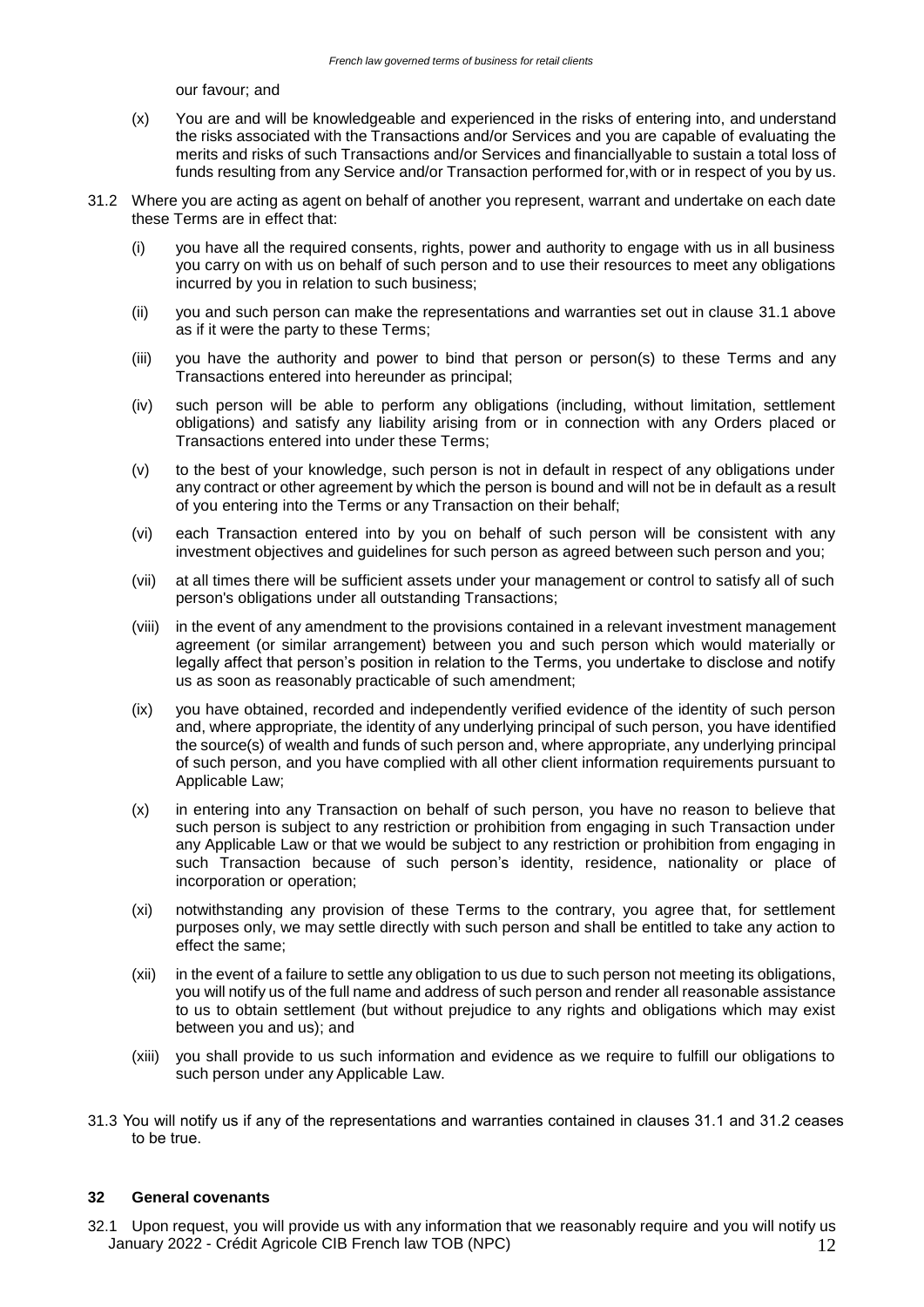as soon as practicable of any information you reasonably believe to be material in relation to the provision by us of the Services and/or the Transactions.

- 32.2 Where you have sold securities to us, you confirm that you are aware of and ensure compliance with all relevant short selling rules under Applicable Law, including those of the market where the sale will take place. You also confirm that you will adequately inform us of the nature of the sale and whether you have organised a stock loan transaction to cover any short sales.
- 32.3 You agree that we are not acting as a fiduciary and, except where we expressly agree to do so in writing, nothing in these Terms, any Client Documents or any communication (whether written or oral) constitutes us as a trustee or fiduciary of you.
- 32.4 You undertake that you will not use the Services and/or conduct any Transactions or any related activity contemplated by these Terms to directly or indirectly finance or facilitate any activity or transaction in a Sanctioned Country or in any manner that would breach any Anti-Money Laundering Laws, Anti-Corruption Laws or Sanctions or cause you or us to be in breach of any Anti-Money Laundering Laws, Anti-Corruption Laws or Sanctions.
- 32.5 You will promptly supply information required by us in respect of any Instruction, payment or transfer or other operation relating to any Service or Transaction, including without limitation, the purpose, nature, destination and origin of funds and any supporting documents and other evidence in relation thereto and you agree that we shall have the right to suspend or delay executing or processing any Instruction or other operation to carry out such investigations with respect to any information or transaction as we, in our sole discretion deem necessary for the purposes of compliance with Anti-Money Laundering Laws, Anti-Corruption Laws or Sanctions.
- 32.6 You agree that we shall have the right to reject or suspend any payment or transfer relating to any Service or Transaction (and to block or freeze the related funds or any account) or otherwise to take any action in relation to any Transaction or Service, where we determine in our sole discretion that any such payment or transfer may cause a breach of any Anti-Money Laundering Laws, Anti-Corruption Laws or Sanctions.
- 32.7 You agree that we shall not be liable to you or any other party for any delay in or refusal of any Instruction, Transaction or Service, for the blocking or freezing of any account or funds or otherwise in connection with our investigation of any information or transaction relating to any Instruction, Transaction or Service or for any other action taken by us to comply with Anti-Money Laundering Laws, Anti-Corruption Laws or Sanctions.

## **33 Indemnity and exclusion of liability**

- 33.1 Neither we nor our directors, officers, agents or employees will be liable to you for any Loss suffered by you arising out of or in connection with any act or omission in relation to the Terms, howsoever caused, unless such Loss results from our own gross negligence, fraud or willful default. In particular, we are under no liability for any Loss or expense you incur by reason of any delay or change in market conditions before any particular Service or Transaction is effected. Neither we nor our directors, officers, agents or employees will be liable to you for any Loss suffered by you arising out of or in connection with any third party who performs services pursuant to these Terms, howsoever caused, unless caused by our own gross negligence, fraud or willful default in our selection of such third parties by us. In no event shall we or any of our directors, officers, agents or employees be liable to you for any consequential, indirect, punitive, special or incidental damages, liabilities, claims, losses, expenses, awards, proceedings or costs howsoever caused.
- 33.2 You agree to indemnify and keep us and our directors, officers, agents and employees indemnified against all costs, claims, liabilities and expenses arising out of or in connection with any breach by you of your obligations to us under the Terms.
- 33.3 As an exception to the limitation of our liability set forth above, nothing in these Terms shall exclude or limit any duty or liability which we may have to you under Applicable Law including, but not limited to, MIFID II and MiFIR, to the extent it cannot be excluded or limited under or pursuant to Applicable Law or impose on you any obligation in the nature of an indemnity to the extent not permitted by Applicable Law.
- 33.4 If any Regulatory Authority takes any action which affects any Service or Transaction, you agree that we may take any steps which we consider necessary or desirable in order to comply with such action and/or mitigate any Loss which is or may be incurred by us as a result of such action. You agree that any such steps will be binding on you and you agree that such steps shall not give rise to any liability for us.

## **34 Confidentiality**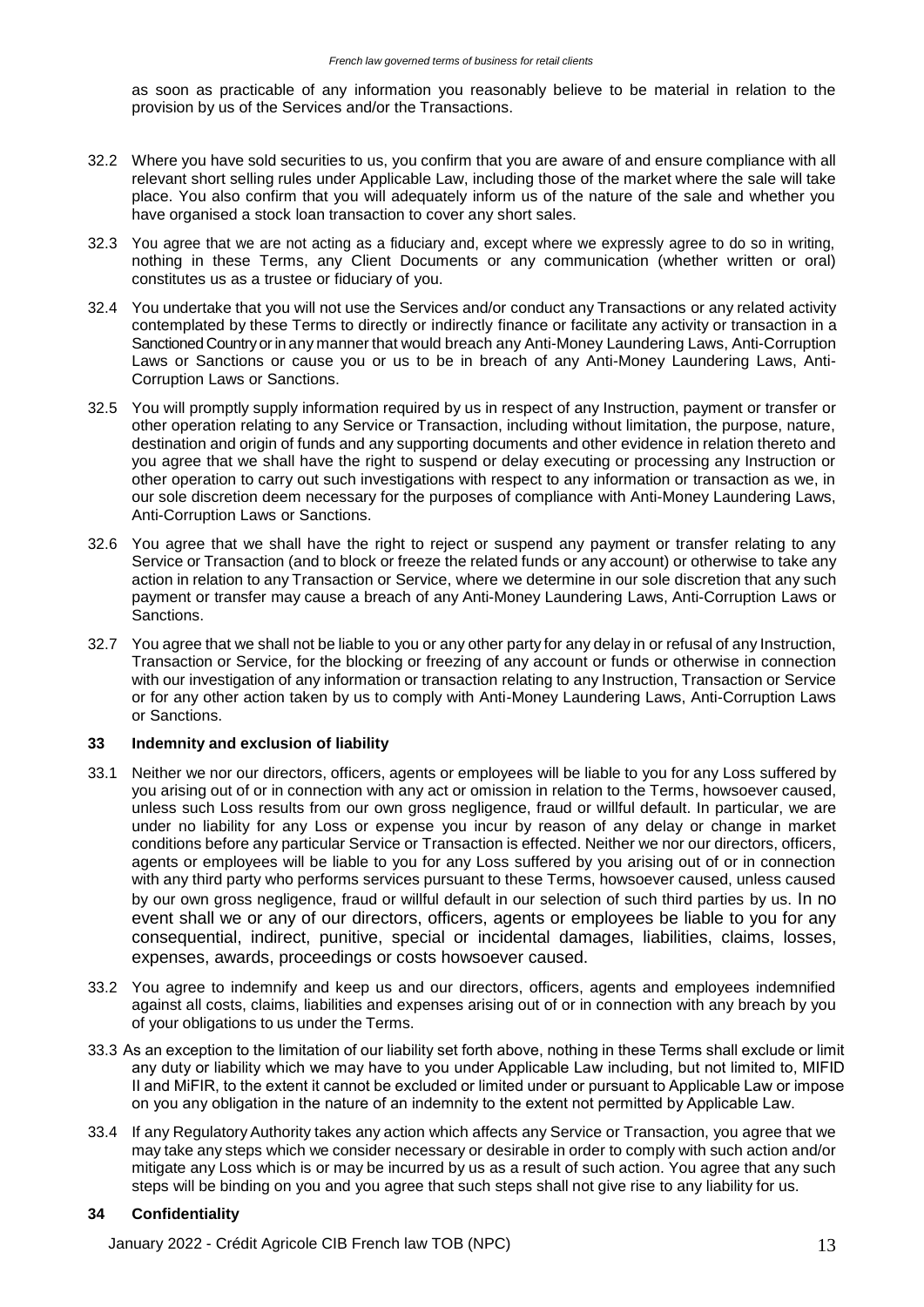- 34.1 Except as required by Applicable Law, neither we nor any entity of the Crédit Agricole Group shall disclose to you or take into consideration any act, matter or thing if in so doing, we might be in breach of any duty of confidence to any other person, howsoever arising; or if such act, matter or thing does not come to the actual notice of any of our directors, employees or agent who are executing anyTransaction or otherwise providing any Services to you.
- 34.2 We are subject to professional secrecy obligations in accordance with Applicable Law. Subject to any Client Documents between you and us, we undertake to keep all information we receive from you in connection with these Terms and any Transaction private and confidential (the "**Confidential Information**"). You agree that we may disclose your Confidential Information without your prior consent:
	- (i) to rating agencies for the purpose of rating/scoring financial products;
	- (ii) to the "*Autorité de Contrôle Prudentiel"*, the "*Banque de France"*, the "*Institut d'émission des départements d'outre-mer"*, the "*commissions d'enquête créées en application de [l'article 6 d](https://www.legifrance.gouv.fr/affichTexteArticle.do?cidTexte=JORFTEXT000000705067&idArticle=LEGIARTI000006530047&dateTexte&categorieLien=cid)e l'ordonnance n° 58-1100 du 17 novembre 1958 relative au fonctionnement des assemblées parlementaires"* or a court acting within the scope of criminal proceedings;
	- (iii) to persons with whom we negotiate, contract or perform the transactions listed by Article L. 511– 33 of the CMF, where the information to be disclosed is necessary for the following transactions, including to a person that we consider an actual or potential purchaser or transferee of any transaction or obligation (or part therefore or interest therein) or to whom we may directly or indirectly outsource a related service or task:
		- i. loan transactions carried out, directly or indirectly, by one or several credit institutions;
		- ii. transactions relating to financial instruments, guarantees or assurances for the purpose of hedging a credit risk;
		- iii. shareholding in or takeover of a credit institution or an investment firm;
		- iv. sale of assets or of "*a fonds de commerce*" (goodwill);
		- v. assignment or transfer of receivables or of contracts;
		- vi. service contracts entered into with a third party with a view to allocating important operational functions to such third party (essential outsourcing contract); and
		- vii. review and conception of any type of contracts or transactions where the persons to whom the information is disclosed are entities of the same group as the person responsible for the disclosure of the information.
	- (iv) to any trade repository to the extent required or permitted by any Applicable Law, including outside of the European Union, which mandates reporting and/or retention of transaction and similar information or to the extent required by any Applicable Law regarding reporting and/or retention of transaction and similar information in accordance with which the other party is required or accustomed to act;
	- (v) to any person, to the extent required or permitted by any applicable law, rule or regulation, which mandates reporting and/or retention of transaction and similar information or to the extent required by any order or directive regarding reporting and/or retention of transaction and similar information issued by any governmental or regulatory authority or body or agency pursuant to which Crédit Agricole CIB is required or accustomed to act; or
	- (vi) to third parties in other circumstances with your prior written consent.
- 34.3 Any information which: (i) was already in our possession prior to receipt from you; (ii) was or becomes available in the public domain other than as a result of disclosure by us in breach of our confidentiality obligations in clause 34.2 above; (iii) is provided to us by a third party whom we did not know may be under an obligation of confidentiality to you; or (iv) was or is independently developed by us, is not Confidential Information.
- 34.4 If any Regulatory Authority makes any enquiry of us in relation to the Services we provide to you and/or in relation to a Transaction, you agree to co-operate fully with us in responding to such enquiry and agree to promptly provide any information required by the Regulatory Authority or as we may reasonably require.

### **35 Use of personal data**

35.1 All Personal Data the Client supplies to Crédit Agricole CIB in relation to itself or the Data Subjects will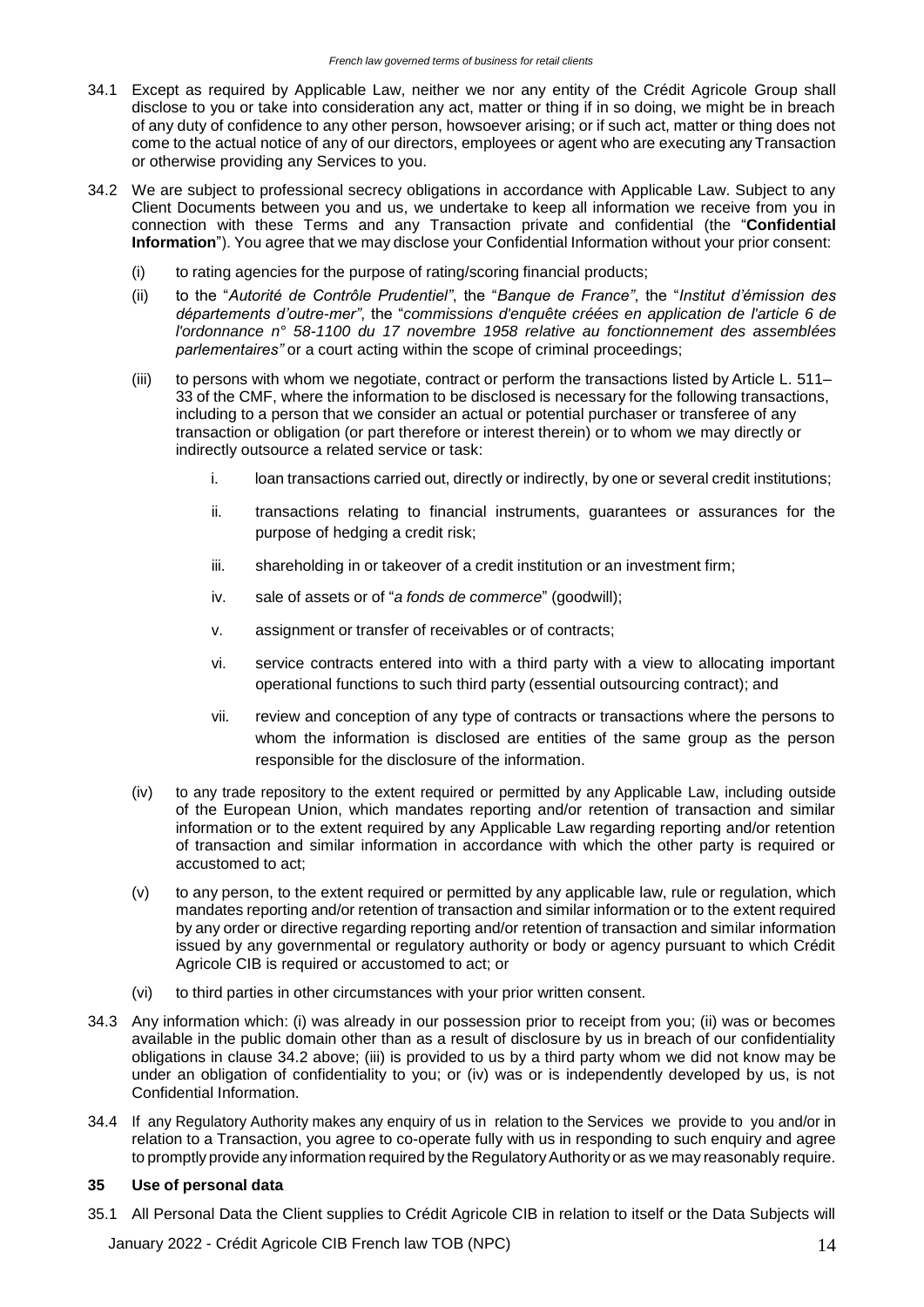be treated in accordance with the provisions of the General Data Protection Regulation 2016/679 (hereinafter the "GDPR") and the French Data Protection Act no. 78-17 of January 6, 1978.

- 35.2 We may, as Controller, record, retain, use and otherwise Process records and information about Data Subjects, including Personal Data, for the purposes of providing the Services and/or Transactions.
- 35.3 Those Personal Data may be disclosed for the purposes of the Services and/or Transactions to third party recipients (including regulatory authorities) in jurisdictions inside or outside the EEA, including jurisdictions that may not necessarily provide an equivalent or adequate level of protection for data. Those transfers of Personal Data are governed by standard data protection clauses approved by the European Commission, ensuring the protection and security of these
- 35.4 Personal Data. Such Personal Data will be retained by us for the duration necessary to the Processing, and we may retain the Personal Data after you cease to be a client for legal, regulatory and fraud prevention purposes. In accordance with the provisions of the French Data Protection Act of 6 January 1978, as amended by the Act of 6 August 2004 and, from 25 May 2018 the General Data Protection Regulation 2016/679), Data Subjects may without charge object to the Processing of Personal Data for the purposes of direct marketing or for scientific, historical or statistical purposes and/or exercise a right of access, rectification, erasure or restriction of Personal Data from the editor of the Crédit Agricole CIB Website, at the following e-mail address: [gdpr-gmd@ca-cib.com](mailto:gdpr-gmd@ca-cib.com), or by post to the following mail address: Crédit Agricole Corporate and Investment Bank, Contrôle Permanent Global Markets Division, 12 place des États-Unis - CS 70052, 92 547 Montrouge Cedex, France. You may exercise these rights:
	- (i) by contracting your relationship manager or your usual commercial contact;
	- (ii) by writing to the following address: Crédit Agricole CIB Direction de la Conformité / Data Protection – 12 place des Etats-Unis – 92127 Montrouge Cedex; or
	- (iii) by contracting the Data Protection Office: [dcp@ca-cib.com](mailto:dcp@ca-cib.com)

For more information, please refer to Crédit Agricole CIB's Website: Personal Data | Crédit Agricole CIB (ca-cib.com).

35.5 If you are a legal person and if Personal Data concerns your employees, agents, delegates and legal representatives, you undertake and warrant that you have brought to the attention of such Data Subjects this clause and, where consent is required, that you obtained the consent of such Data Subjects to the Processing of their Personal Data as set out in this clause. In the event that you do not comply with this undertaking and warranty, you agree to indemnify us fully against any damage, loss, cost or liability (including, without limitation, legal fees and the cost of enforcing this indemnity) arising out of breach by you of the warranty set out in this clause 35.

## **36 Intellectual Property**

- 36.1 All intellectual property rights of any kind whatsoever (including, but not limited to, technology, products, research and development activities, patents, patent applications, know-how, trademarks, trademark applications, designs, copyright, logos, database rights or other similar rights) contained in any services, materials (electronic, hardcopy or otherwise), data, information or other content (the "**Materials**") which we provide or make available to you during the provision of the Services and/or Transactions shall remain the property of Crédit Agricole CIB. You acknowledge that, unless agreed in writing, you shall not obtain any right or interest of any kind in the Materials. Nothing in these Terms shall be construed to grant you any rights, by licence or otherwise, to any Materials or other intellectual property belonging to Crédit Agricole CIB.
- 36.2 In confirmation of Crédit Agricole CIB's rights, title and interest in the Materials as set forth in clause 36.1, you hereby assign to Crédit Agricole CIB all of its right, title and interest in and to the Materials.
- 36.3 We will have the right to conduct all claims, disputes and proceedings relating to our intellectual property rights (including any proceedings to which you are a party), and will, in our sole discretion, decide what action, if any, to take in respect of any such claim, dispute or proceedings.

## **37 Events of Default of Undocumented Trades**

- 37.1 In respect of Undocumented Trades only, if you or any credit support provider (including any guarantor) enters into an Event of Default or:
	- (a) fail to pay or deliver under any Undocumented Trade and payment or delivery is not made within one (1) Business Day of the due date thereof; or
	- (b) become subject to a Potential Event of Default; or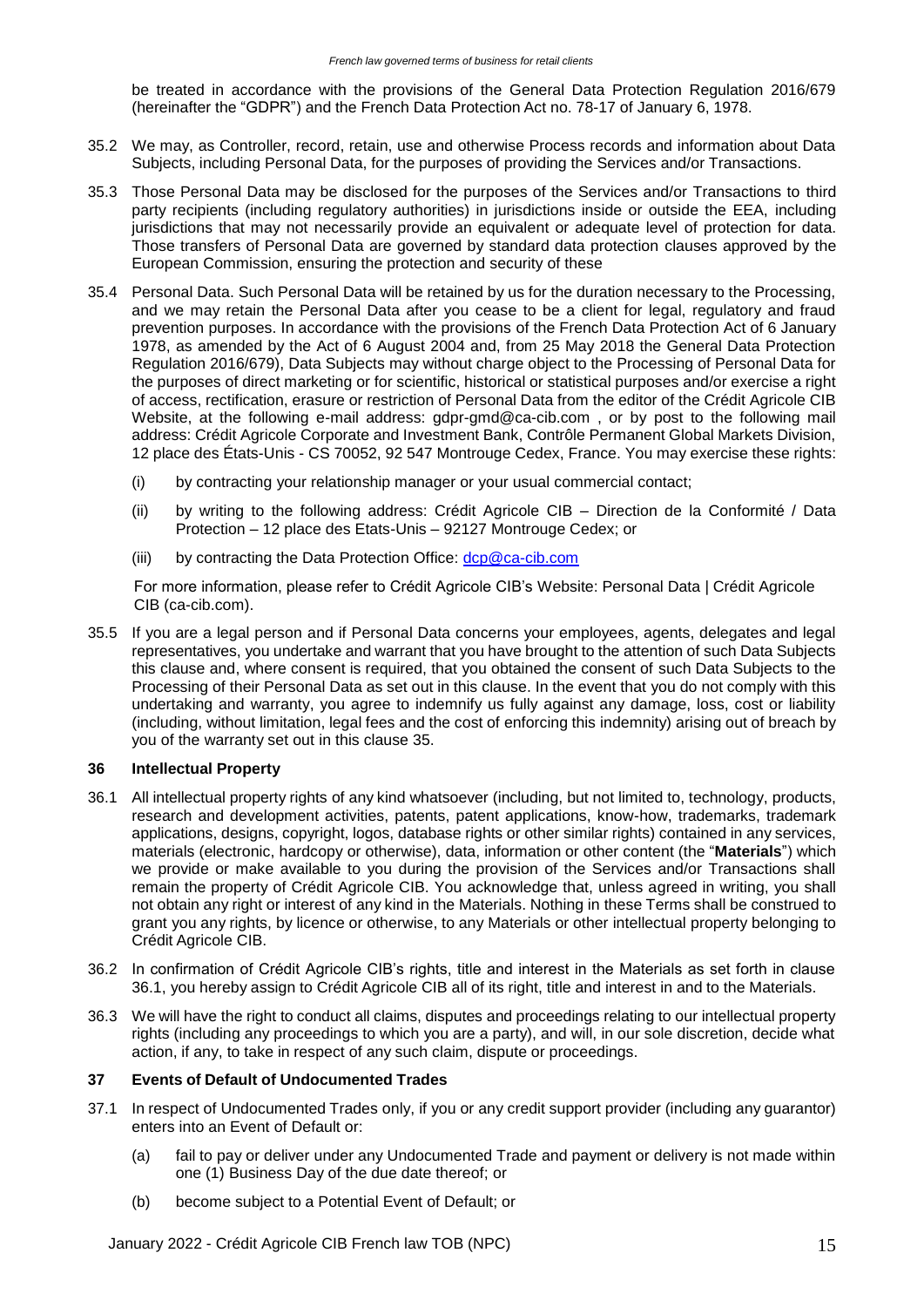(c) disaffirm, repudiate, disclaim or reject, in whole or in part, or challenge the validity or enforceability of that Undocumented Trade,

then upon written notice to you, Crédit Agricole CIB may:

- (i) immediately terminate that Undocumented Trade, and any other Undocumented Trades between Crédit Agricole CIB and you;
- (ii) terminate the performance of any Undocumented Trades without prejudice to the terms and conditions of any existing Client Documents between us;
- (iii) mitigate actual or potential losses in a manner Crédit Agricole CIB considers to be commercially reasonable under the circumstances, including, without limitation, by setting off mutual debts and credits arising under any terminated Undocumented Trades; and/or
- (iv) cease to enter into any further Undocumented Trades or Transactions, or provide any further Services to you.
- 37.2 Crédit Agricole CIB may withhold or condition payment or performance if any of the events described in clause 37.1 (a), (b) or (c) actually occur, or if Crédit Agricole CIB has reasonable belief that any of the events described in clause 37.1 (a) or (b) could potentially occur, before the termination and full and final settlement of any Transactions, with the giving of notice or the lapse of time or both.

### **38 Transactions/Services accessed through Platforms**

- 38.1 From time to time we may provide a Service or Transaction through a Platform, and the terms of any such Platform Agreement will apply. Without prejudice to clause 2 (*Relationship with Client Documents*) and in connection only with the use of Platforms, in the event of conflict or inconsistency between a Platform Agreement and the Terms, with respect to that conflict or inconsistency, the Platform Agreement will prevail. You agree that you will access and use a Platform in conformity with the relevant Platform Agreement.
- 38.2 Subject to your confirming otherwise in writing, you agree that you are not a 'consumer' as defined in the E-Commerce Directive, that is, you are not dealing as an individual, or if you are, you are dealing in the course of your trade, business or profession. On the basis that you are a non-consumer, you agree and confirm that we are not required to (i) make any disclosures which a non-consumer may agree not to require, and (ii) comply with certain requirements relating to the receipt and the placing of Orders which a non-consumer may agree not to require.
- 38.3 Where specific equipment, accounts, software, browsers, protocols or connections are required to access a Platform, it is your responsibility to obtain and maintain them, unless we notify you otherwise. You also agree that you are responsible for the administration and use by you of any such Platform, including all record keeping and file back-ups, and, except where Crédit Agricole CIB expressly agrees otherwise in writing, that Crédit Agricole CIB has no liability in respect of the same.
- 38.4 You agree to assume the entire risk of your use of any Platform and that you are responsible for any Orders submitted using your Platform Login to a Platform and you agree to honour any Transactions completed through a Platform as result of an Order from you, whether or not such Transaction occurred due to a breach of the security requirements or otherwise. You agree that we will not be liable to you for any loss caused by the failure of an Order to be received or a Transaction to be completed, however such failure arises.

### **39 Open Positions**

- 39.1 Except as otherwise stated or agreed, we shall not be held liable for any action taken or not taken regarding any Open Position unless we receive an Instruction from you in accordance with the terms of the applicable Transaction.
- 39.2 We retain the right to limit and/or maintain the size of your Open Positions, including, in our sole discretion, unwinding, closing out, cancelling or otherwise terminating or allowing to expire an Open Position.
- 39.3 Notwithstanding clause 28.5, but subject to Applicable Law, we may, in our sole discretion, close out Open Positions rather than follow market or industry standard buy-in procedures (including implied procedures) if it believes in good faith that the counterparty is in financial distress and may not be able to perform.
- January 2022 Crédit Agricole CIB French law TOB (NPC)  $16$ 39.4 In relation to any Open Position that you have with us, we may enter into an equivalent open position on the relevant market in accordance with Applicable Law, to reflect our rights and obligations under the corresponding Open Position with you. Where any action taken in accordance with Applicable Law by us or a third party affects any of your Open Positions, we will make such modifications to the terms of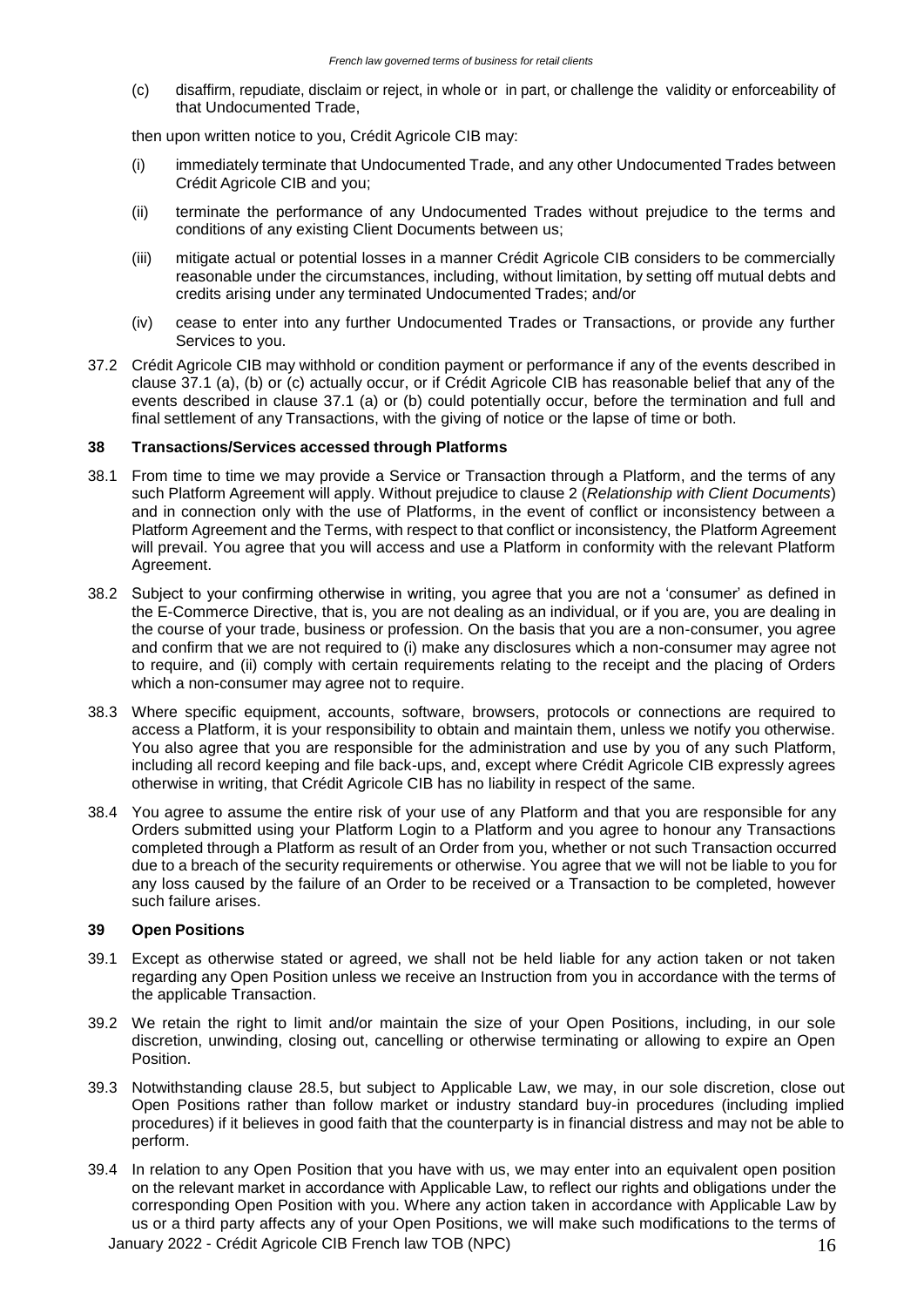the Open Position as necessary to reflect such action.

### **40 Reporting on Cross Border arrangements**

Directive 2011/16/EU of 15 February 2011 as amended by Directive 2018/822/EU of 25 May 2018 as regards mandatory automatic exchange of information in the field of taxation in relation to reportable cross-border arrangements ("DAC 6") implemented in the European Member States and partially in the United Kingdom (the "DAC 6 Implementing Legislation") introduces mandatory disclosure rules for intermediaries, and as the case may be, for taxpayers, on reportable cross-border arrangements that have at least one of the characteristics or features that presents an indication of a potential risk of tax avoidance ("Hallmarks"), subject to certain Hallmarks meeting the main benefit test (the above concepts being defined in the DAC 6 and transposed in the DAC 6 Implementing Legislation).

References to DAC 6 or to DAC 6 Implementing Legislation shall be construed as references to the same as it may be amended, supplemented, modified or re-enacted from time to time.

As a result of the DAC 6 Implementing Legislation, the Client hereby expressly acknowledges and agrees that, each time Crédit Agricole Corporate and Investment Bank will act as intermediary, as defined in the DAC 6 Implementing Legislation, Crédit Agricole CIB will be legally required to disclose information, including confidential information, on certain services or transactions if they were to qualify as "reportable arrangements" based on the Hallmarks, subject to any banking secrecy the intermediary may be bound by, and except if the disclosure of the information has already been made or is to be made in a timely manner by another intermediary or by the Client itself and that Crédit Agricole Corporate and Investment Bank has been informed of such realised or planned disclosure.

## **41 FATCA**

FATCA Regulation requires non-US financial institutions to (i) provide the U.S. tax administration with information on clients with accounts on their books and identified as U.S. persons ("U.S. Persons") pursuant to this regulation, and (ii) apply a 30% FATCA withholding tax on certain payments (including but not limited to interest and dividends) made to recalcitrant account holders or other financial institutions that do not comply with FATCA regulation (''Non-Participating Foreign Financial Institutions").

FATCA is particularly complex. It is your responsibility to consult your own tax advisor on the potential consequences arising from the execution of the Transactions depending on your status under FATCA Regulation.

You acknowledge that you are informed of such consequences, and particularly of Crédit Agricole CIB's obligations to (i) collect information, (ii) report to the IRS either directly or through the relevant local tax authorities and (iii) withhold.

Crédit Agricole CIB has an obligation to comply with FATCA as a "Reporting Financial Institution" ("Reporting FFI") in accordance with the applicable intergovernmental agreement between the United States of America and its jurisdiction of establishment, if any, or otherwise as a ''Participating Foreign Financial Institution'' under an FFI agreement with the IRS.

Crédit Agricole CIB relies on your status under FATCA as conveyed through any documentation such as, in particular, US Form W-9 or W-8, and when available, publicly available information, in order to classify you under FATCA Regulation.

Crédit Agricole CIB may also ask you for additional information or documentation in order to document your status under FATCA. You will then promptly, and in any event no later than 90 days from this request, provide such information or details. Should you fail to provide such information, you will be considered as not documented under FATCA.

You undertake to inform Crédit Agricole CIB of any change that could potentially impact your status under FATCA and to provide Crédit Agricole CIB promptly on request with any additional information or documentation following a change in your circumstances which could potentially impact your status under FATCA.

### **42 Automatic Exchange of Information**

The Common Reporting Standard (OECD 2014 Standard for Automatic Exchange of Information on Financial Accounts for Tax Purposes "CRS") requires financial institutions to take all necessary steps to identify financial accounts and persons who are subject to reporting obligations under the Automatic Exchange of Information for Tax Purposes agreements signed by the country in which the account holder is located.

Within the framework of these obligations, you are required to provide, at the time of account opening, the self-certification of tax residence form provided by Crédit Agricole CIB "Self-certification of tax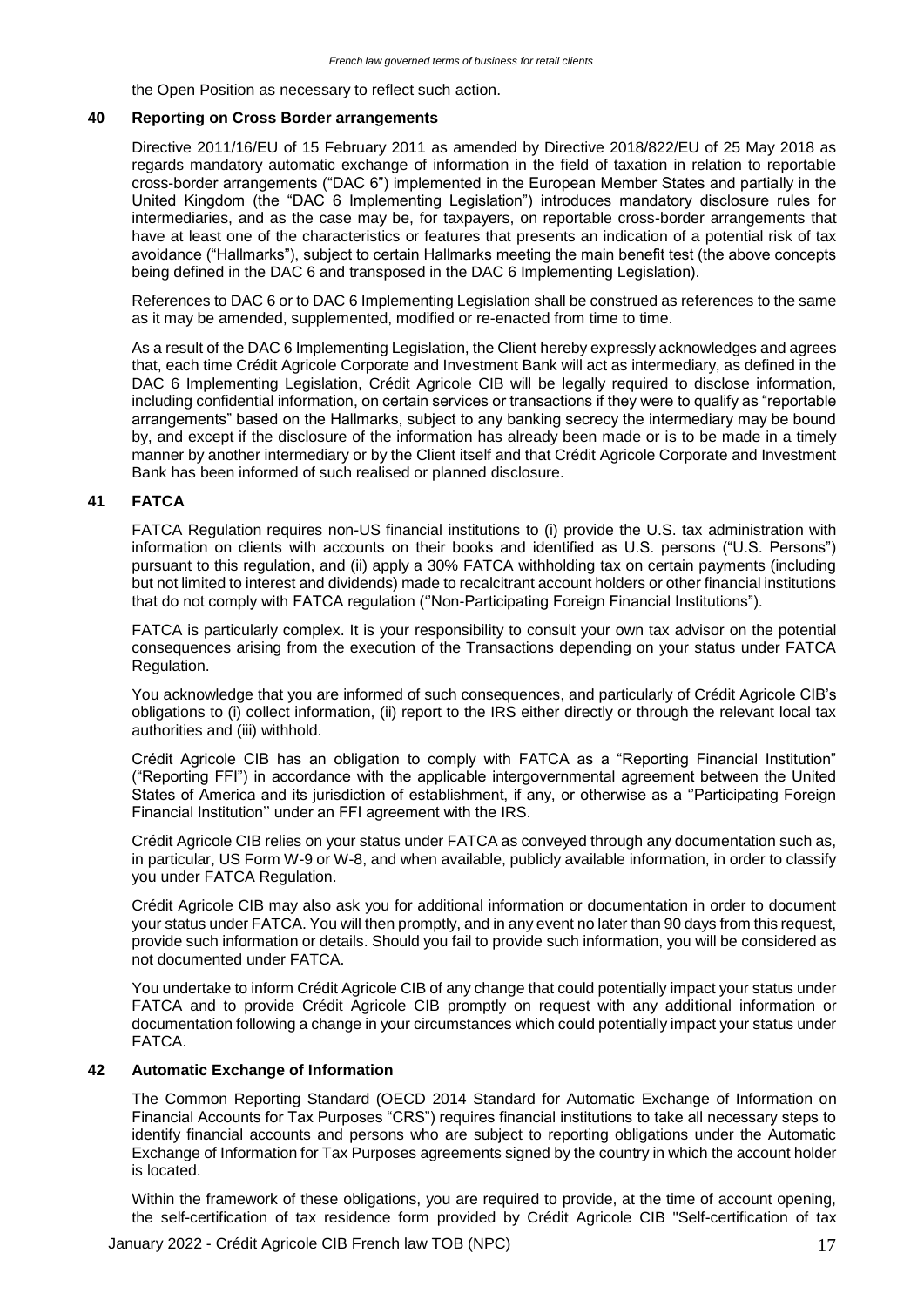residence" duly completed and executed, or any other equivalent document requiring you to disclose your tax status with regard to the Automatic Exchange of Information regulation.

You are informed that Crédit Agricole CIB may be required, in application of the aforementioned CRS, to share the information collected, as well as other information relating to the financial Accounts of the Account Holder Entity, with the tax authorities of the country or countries in which you have declared yourself to be a tax resident.

In case of difficulties in understanding or implementing these rules and notably in preparing the relevant CRS form, you should consult either your own tax advisor, the tax authorities or the OECD information portal. Crédit Agricole CIB, as a financial institution, is not authorized to provide you with any tax advice.

You also undertake to inform Crédit Agricole CIB of any changes in your situation that may have an impact on your status with regard to the Automatic Exchange of Information and to promptly provide Crédit Agricole CIB with any additional information or documentation following a change in your circumstances that may have an impact on your tax status.

## **43 Termination**

- 43.1 Either you or we may terminate these Terms without penalty by giving written notice to the other. Upon receipt of such written notice, these Terms will be terminated subject to any outstanding Orders or Transactions or any legal rights and/or obligations that may have arisen or accrued. Transactions that may alreadybe in progress at the time of termination shall be completed as soon as practicable thereafter.
- 43.2 Upon termination of these Terms, we shall be entitled to recover from you on demand all fees, costs, charges, expenses and liabilities accrued or incurred up to the date of termination.

### **44 Force majeure**

We will not be liable to you for consequences (including the non-performance of any of our obligations under the Terms) arising out of acts, events or circumstances beyond our control as set out in article 1218 of the French *Code civil*. We will not be liable for consequences (including the non-performance of any of our obligations under the Terms) arising as a result of pandemics, and more specifically the Covid-19 pandemic, including local or international lockdown measures and restrictions.

### **45 Assignment and transfer, and merger**

- 45.1 You may not assign any of your rights or transfer any of your rights or obligations under the Terms without our prior written consent.
- 45.2 Notwithstanding anything in the Terms to the contrary, we may at any time assign or transfer any of our rights and obligations under the Terms to any of our affiliates. Any exercise by us of our rights under this clause shall not:
	- (a) give rise to any adverse consequence for Crédit Agricole CIB (including a breach or acceleration of any of Crédit Agricole CIB's obligations under, or the termination of, the Terms); or
	- (b) be subject to (i) any consent from any person, (ii) any condition, or (iii) any procedural requirement (including the provision of notice to any person).

Notwithstanding anything in the Terms to the contrary, if Crédit Agricole CIB consolidates or amalgamates with, or merges with or into, any of its affiliates, any reference in the Terms to Crédit Agricole CIB shall be construed as a reference to the successor entity resulting from such consolidation, amalgamation or merger and such consolidation, amalgamation or merger shall not be construed as an assignment or transfer for the purposes of this clause, or give rise to a breach or acceleration of any of Crédit Agricole CIB's obligations under, or the termination of, the Terms. The Terms shall be binding upon and inure solely for the benefit of each party and their successors and permitted assigns.

### **46 Severability**

You irrevocably waive any right you may have under articles 1186 and 1187 of the French *Code Civil* to claim that these Terms have lapsed as a result of any contract contributing to the completion of the Services and Transactions having been terminated, lapsed or being ineffective for any reason whatsoever.

### **47 Immunity from suit**

You irrevocably waive to the fullest extent permitted by Applicable Law, with respect to your revenue and assets (irrespective of their use or intended use) all immunity on the grounds of sovereignty or other similar grounds from suit, jurisdiction of any courts, relief by way of injunction, order for specific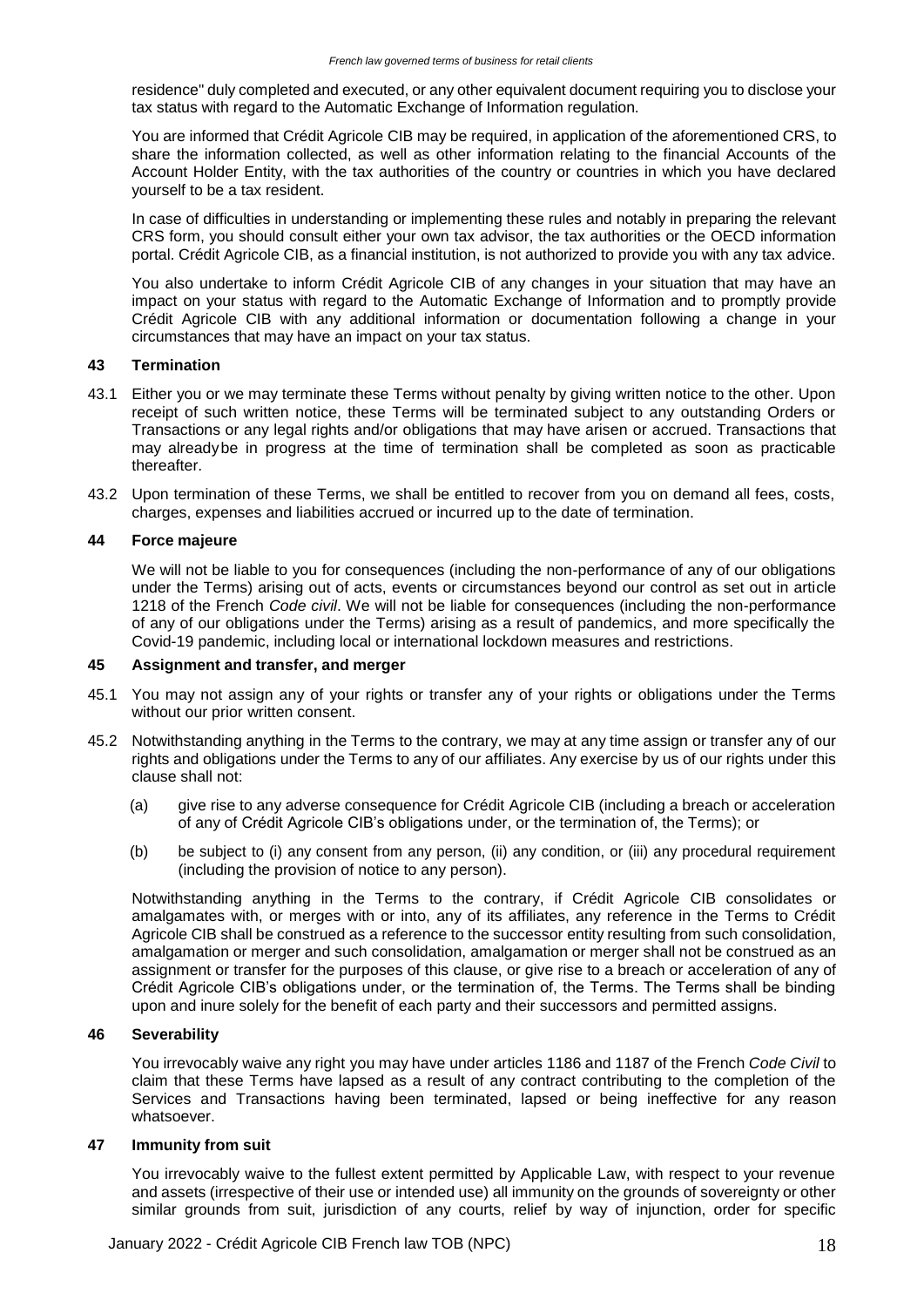performance or for recovery of property, attachment of assets (whether before or after judgment and/or execution or enforcement of any judgment to which you and/or your respective revenues or assets might otherwise be entitled in any proceedings in the courts of any jurisdiction) and you irrevocably agree that you will not claim any immunity from proceedings.

#### **48 No waiver of rights**

A failure or delay in exercising any right, power or privilege in respect of these Terms will not be presumed to operate as a waiver, and a single or partial exercise of any right, power or privilege will not be presumed to preclude any subsequent or further exercise, of that right, power or privilege or the exercise of any other right, power or privilege.

### **49 No hardship**

You hereby acknowledge that the provisions of article 1195 of the French *Code civil* shall not apply to you with respect to your obligations under the Terms and that you shall not be entitled to make any claim under article 1195 of the French *Code civil*.

### **50 Governing law and jurisdiction**

The Terms, and unless otherwise specified, all Services and Transactions (including in each case, in respect of non-contractual matters), are governed by and construed in accordance with French Law. In relation to any legal action or proceedings arising out of or in connection with these Terms (including, without limitation, any dispute in relation to the existence or enforceability of these Terms or any Transactions, or relating to any non-contractual obligations), you irrevocably submit to the exclusive jurisdiction of the competent Paris courts in France (within the jurisdiction of the Paris Court of Appeal).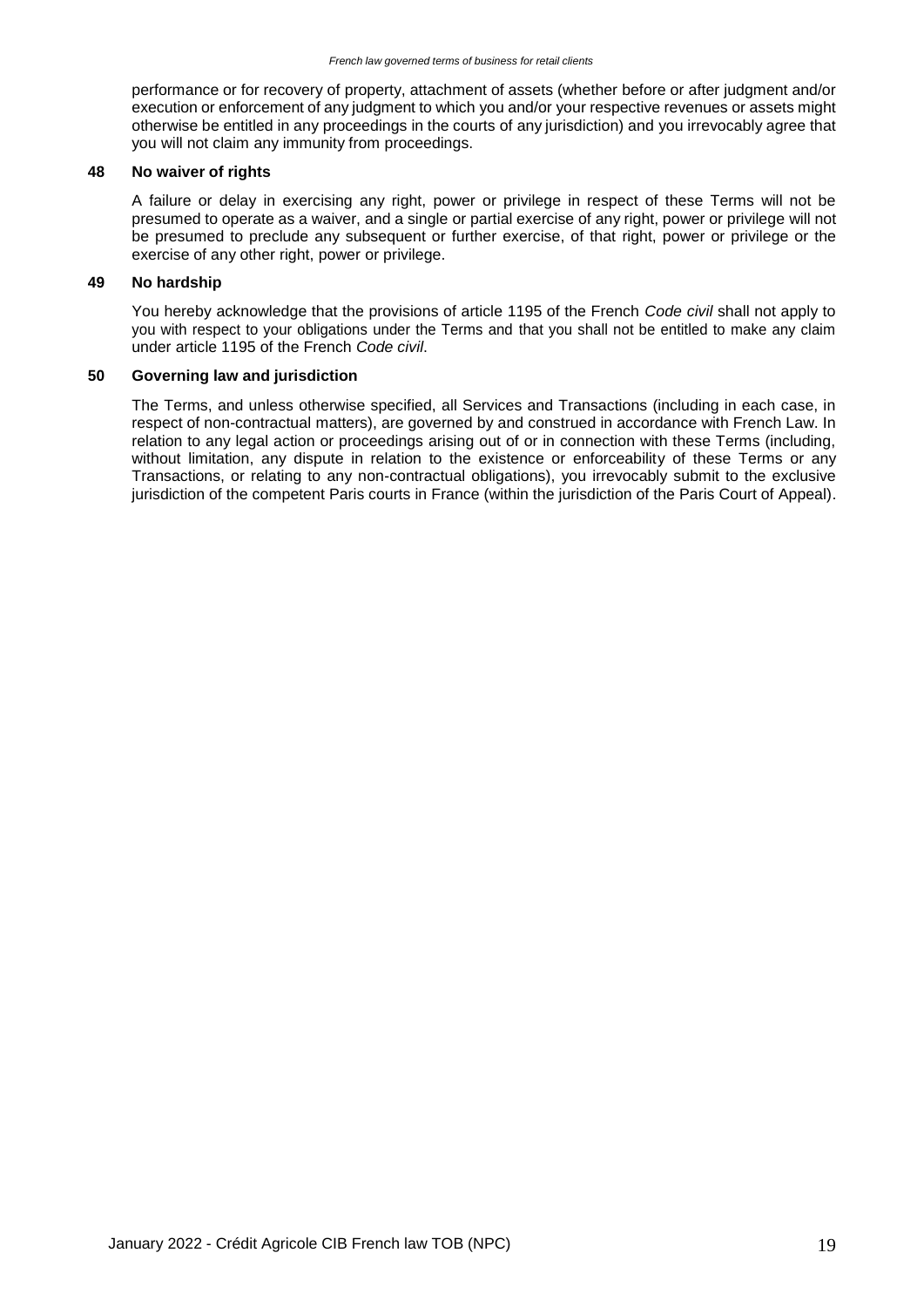#### **SCHEDULE – Definitions**

In the Terms, unless the context otherwise requires:

"**Anti**-**Money Laundering Laws**" mean any laws or regulations relating to money laundering or terrorist financing of any applicablejurisdictions, and any related or similar rules, regulations or guidelines, issued, administered or enforced by any applicable governmental or regulatory institution or agency.

"**Anti-Corruption Laws**" mean any laws, rules or regulations relating to bribery or corruption, including without limitation, the U.S. Foreign Corrupt Practices Act of 1977, the UK Bribery Act of 2010 or any other similar laws, rules or regulations enacted, issued or administered by the U.S., the UK, the European Union (or any of its member states) or in any other applicable jurisdiction.

"**Applicable Law**" means the laws, rules, regulations, bylaws and charters of any jurisdiction, any order of any court of competent jurisdiction, including for the avoidance of doubt the RG AMF and the CMF as well as applicable MiFID II provisions (including, without limitation, Anti-Money Laundering Laws and Anti-Corruption Laws), and codes, rules, guidance, decisions, other requirements and/or customs and market practices (all as amended, supplemented or replaced from time to time, and whether or not any of the foregoing has the force of law) of, or made, given or issued by, or published under the authority of, any governmental or supranational body, any regulatory or enforcement organisation, any self-regulatory organisation and any exchange, market, multilateral trading facility, organised trading facility, clearing house or settlement system through which any Transaction is executed, cleared or settled, including the conduct of business relating thereto, under these Terms.

"**Approved Publication Arrangement**" has the meaning set out in MIFID II.

"**Business Day**" means any day, other than Saturdays, Sundays and any public holiday in France, on which banks are open for business in Paris, France, and of the branch with which you will be transacting.

"**Client Documents**" shall mean any legal documentation and any agreement entered into between you and us relating to one or more Service and/or Transaction, as the circumstances may require (excluding for the avoidance of doubt, the Terms and any of your terms of business), provided that it is deemed that your terms of business contain a clause equivalent to clause 2 of these Terms.

"**CMF**" means the French *Code monétaire et financier* (as amended from time to time).

"**Competent Authority**" means the ECB, the AMF, the ACPR and any other competent authority in relation to you or us.

"**Controller**" means the natural or legal person, public authority, agency or other body which, alone or jointly with others, determines the purposes and means of the Processing of Personal Data.

"**Crédit Agricole CIB Group**" means Crédit Agricole Corporate and Investment Bank and its subsidiaries and branches.

"**Crédit Agricole Group**" means Crédit Agricole SA and its subsidiaries and branches, including Crédit Agricole CIB.

"**CRR**" means Regulation (EU) No 575/2013 of 26 June 2013 on prudential requirements for credit institutions and investment firms, as amended, supplemented or replaced from time to time; the delegated regulations hereto and their regulatory and implementing technical standards.

"**CSDR**" means Regulation (EU) No 909/2014 of 23 July 2014 on improving securities settlement in the European Union and on central securities depositories; the delegated regulations hereto and their regulatory and implementing technical standards.

"**Data Subject**" means an identified or identifiable natural person; an identifiable natural person is one who can be identified, directly or indirectly, in particular by reference to an identifier such as a name, an identification number, location data, an online identifier or to one or more factors specific to the physical, physiological, genetic, mental, economic, cultural or social identity of that natural person.

"**E-Commerce Directive**" means Directive 2000/31/EC of the European Parliament (as amended or replaced from time to time).

"**EMIR**" means Regulation (EU) No 648/2012 of 4 July 2012 on OTC derivatives, central counterparties and trade repositories; the delegated regulations hereto and their regulatory and implementing technical standards.

"**Event of Default**" means the occurrence of any of the following at any time:

January 2022 - Crédit Agricole CIB French law TOB (NPC) 20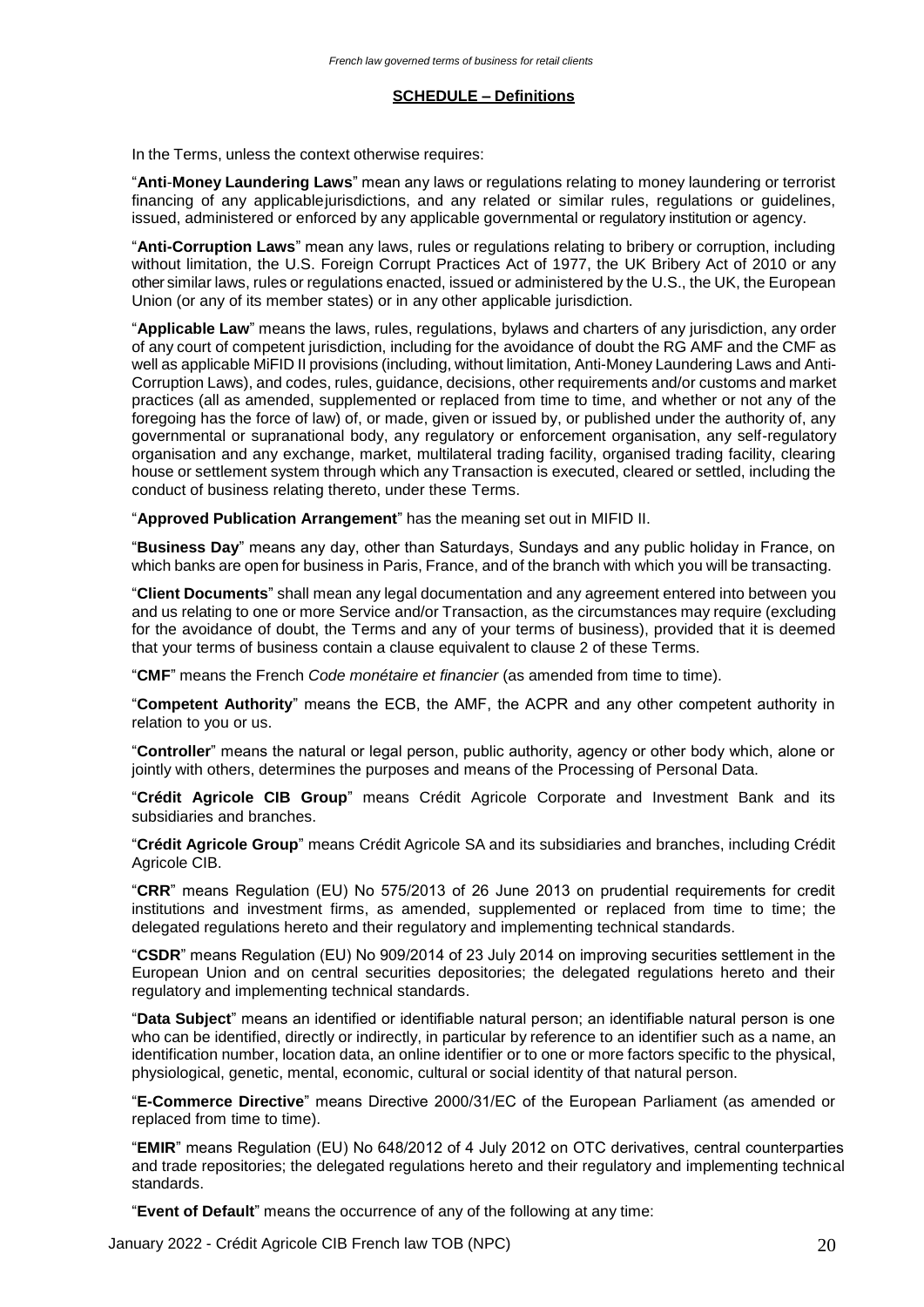- (i) you do not perform or have not performed (or may not be able or willing in the future to perform) any of your obligations to us under or pursuant to these Terms or any Transaction;
- (ii) you fail to make any payment when due under or to make or take delivery of any property when due under these Terms or any Transaction and such failure continues for one Business Day after we give you notice of non-performance.

### "**FATCA Regulation**" means:

- (i) the U.S. regulation FATCA (the "Foreign Accounts Tax Compliance Act" or "FATCA") as per Sections 1471 to 1474 of the Internal Revenue Code or any associated regulations or other official guidance;
- (ii) any agreement pursuant to the implementation of paragraph (i) above with the U.S. Internal Revenue Service, the U.S. government or any governmental or taxation authority in any other jurisdiction, including the intergovernmental agreement between France and the United States of America dated 14 November 2013 (the "Intergovernmental Agreement" or "IGA");
- (iii) any treaty, law, regulation or other official guidance enacted in any other jurisdiction, or relating to an intergovernmental agreement between the United States of America and any other jurisdiction, which (in either case) facilitates the implementation of paragraph (i) above, including but not limited to, with respect to French financial institutions, the Law n° 2014-1098 dated 29 September 2014 authorizing the approval of the Intergovernmental Agreement between France and the United States of America, the Decree n°2015-1 dated 2 January 2015 publishing the approval of the Intergovernmental Agreement between France and the United States of America, and the Official Bulletin of the Public Finances and Tax Authority, referenced BOI-INT-AEA-10- 20150805;

as this FATCA Regulation may be amended, supplemented or repealed from time to time.

"**Financial Instruments**" has the meaning given to it under article L.211-1 of the French Code monétaire et financier, and include, without being exhaustive, transferable securities, money-market instruments, emission allowances, units in collective investment undertakings, options, futures, swaps, forward rate agreements and other derivatives contracts relating to securities, currencies, interest rates or yields, commodities, financial indices, climatic variables, or inflation rates or other official economic statistics, derivative instruments for the transfer of credit risk, contracts for differences, structured deposits.

"**Global Conflicts Policy**" means the global conflicts of interest policy of Crédit Agricole CIB.

"**Instruction**" means any request, instruction or other communication given or purported to be given by you or on your behalf to Crédit Agricole CIB in relation to any Service or Transaction, but for the avoidance of doubt excludes notices.

"**Indication of Interest**" means an evidence of interest from the client, which is not an actionable, indication of interest, showing non-binding interest in buying a Financial Instrument, which does not create any legal obligation for Crédit Agricole CIB.

"**Investment Firm**" means an Investment Firm as defined in Article 4(1)(1) of Directive 2014/65/EU.

"**LEI**" means the legal entity identifier code used to identify legal entities.

"**Loss**" means losses, liabilities, damages, penalties, claims, actions, judgments, actions, suits, disbursements, costs or expenses of any nature (including those incurred by a dealer, regulated market, other trading venue or clearing house, and reasonable legal fees and other reasonable costs and expenses relating to investigating or defending any demands, charges or claims, or costs of collection), Taxes of any kind or nature whatsoever.

"**MAR**" means Regulation (EU) No 596/2014 of 16 April 2014 on market abuse; the delegated regulations hereto and their regulatory and implementing technical standards.

"**MIFID II**" means the Directive 2014/65/EU of 15 May 2014 on markets in financial instruments, the delegated regulations hereto and their regulatory and implementing technical standards.

"**MiFIR**" means Regulation (EU) No 600/2014 of 15 May 2014 on markets in financial instruments, the delegated regulations hereto and their regulatory and implementing technical standards.

"**Notification Letter**" means the letter from Crédit Agricole CIB setting out the client category that has been ascribed to you by Crédit Agricole CIB for the purposes of MiFID and which also sets out your right to request a change in your classification.

"**Obligations**" means all present and future monies, obligations and liabilities owed by the Client to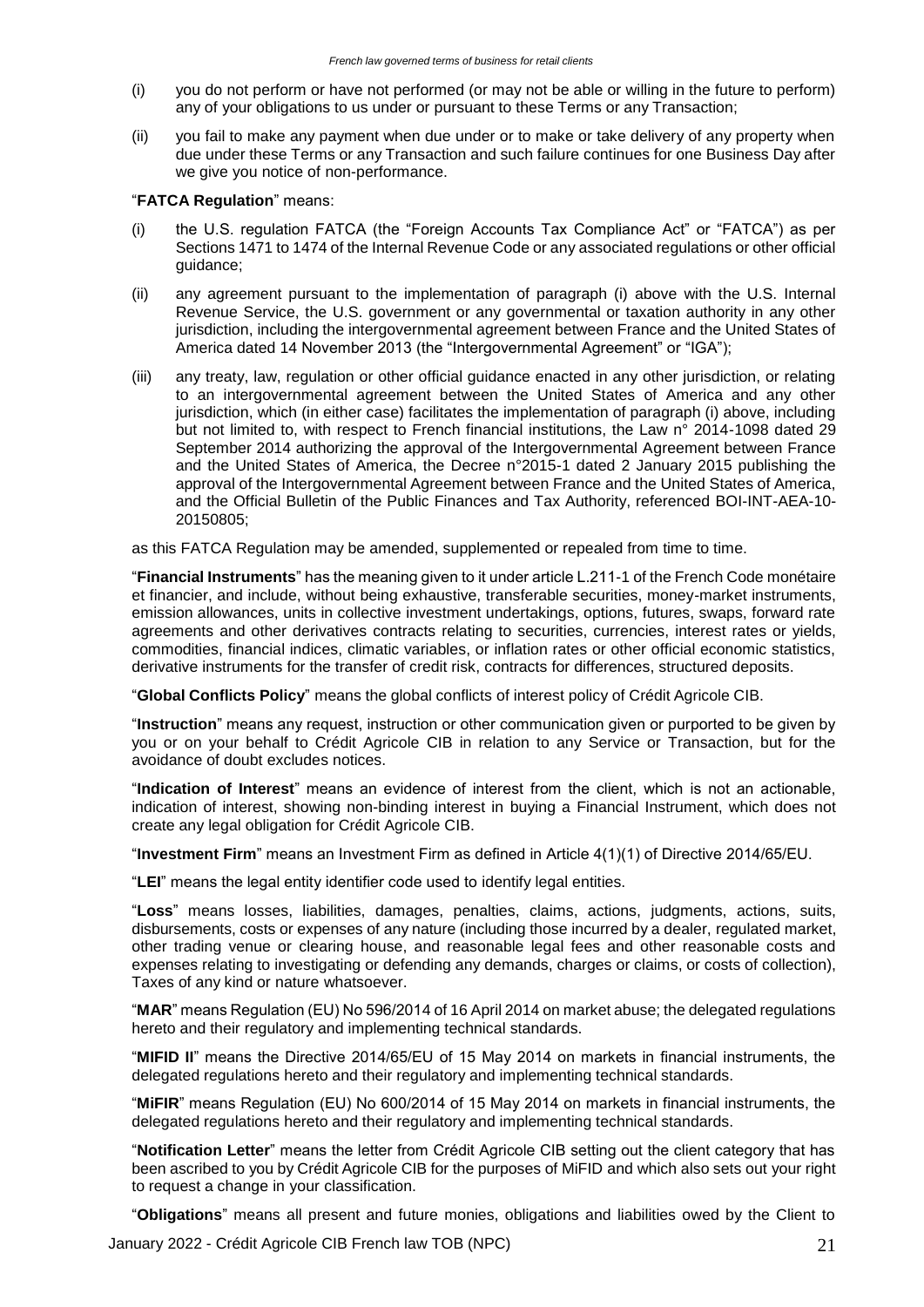Crédit Agricole CIB, whether direct or indirect, actual or contingent and whether owed jointly or severally, as principal or surety or in any other capacity, together with all interest (including default interest) accruing in respect of those monies or liabilities.

"**Open Position**" means any rights you may have under any contract, Financial Instrument or other current position pertaining to you or any of your accounts.

"**Order**" means any order or instruction to trade made by you and provided to Crédit Agricole CIB relating to the provision of Services under these Terms, including, without being exhaustive, an instruction to enter into a Transaction with or for you.

"**Order Execution Policy**" means the order execution policy summary for Retail Clients of Crédit Agricole CIB and all documents referred to therein.

"**Personal Data**" means any information relating to a Data Subject.

"**Platform**" means any online platform through which you access a Service and/or a Transaction offered by Crédit Agricole CIB. For the avoidance of doubt, such platform may be provided by Crédit Agricole CIB or a third party provider.

"**Platform Agreement**" means the terms and conditions of a Platform which govern your use of such Platform and apply as between Crédit Agricole CIB and you. For the avoidance of doubt, such Platform Agreement shall not be a Client Document.

"**Platform Login**" means the security login details you use to access a Platform, including login codes, secure IDs and passwords.

"**Potential Event of Default**" means any event which, with the giving of notice or the lapse of time or both, would constitute an Event of Default.

"**Process" or "Processing**" means any operation or set of operations which is performed on Personal Data or on sets of Personal Data, whether or not by automated means, such as collection, recording, organisation, structuring, storage, adaptation or alteration, retrieval, consultation, use, disclosure by transmission, dissemination or otherwise making available, alignment or combination, restriction, erasure or destruction.

"**Professional Clients**" means the professional clients as referred to in section I of Annex II of MiFID II.

"**Programme Trade**" means a Transaction or series of Transactions executed in order to acquire or dispose of all or part of a basket of securities or a portfolio.

"**Retail Clients**" means clients who are not Professional Clients.

"**Regulatory Authority**" means the AMF and/or the ACPR and any other body or authority succeeding to all or any part of those organisations' powers, duties and directions.

"**RG AMF**" means the Règlement Général of the AMF as amended from time to time.

"**Sanctioned Country**" means any country or territory which is, or whose government is, the target of country-wide or territory-wide Sanctions.

"**Sanctions**" mean economic, financial or trade sanctions laws, regulations, embargoes or other restrictive measures enacted, adopted, administered or enforced by (a) the United States of America (b) the United Nations Security Council, (c) the European Union (or any of its member states), (d) the Republic of France, (e) the United Kingdom, or (f) the respective institutions and agencies of any of the foregoing including the U.S. Department of Treasury's Office of Foreign Assets Control, the U.S Department of State and the U.S. Department of Commerce and Her Majesty's Treasury.

"**Services**" has the meaning given to it under article L. 321-1 of the French Code monétaire et financier, and include, without being exhaustive, reception and transmission of orders, execution of orders on behalf of Clients, dealing on own account, investment advice on a non-independent basis subject to clause 18.4 hereof, underwriting and/or placing on a firm commitment basis, placing without a firm commitment basis in relation to Financial Instruments. The Services also govern the provision of services relating to, ancillary services in relation to Financial Instruments within the meaning of L. 321- 2 of the French Code monétaire et financier.

"**SFTR**" means Regulation (EU) 2015/2365 of 25 November 2015 on transparency of securities financing transactions and of reuse; the delegated regulations hereto and their regulatory and implementing technical standards.

"**Tax**" means any tax, levy, impost, assessment, duty or other charge or withholding of a similar nature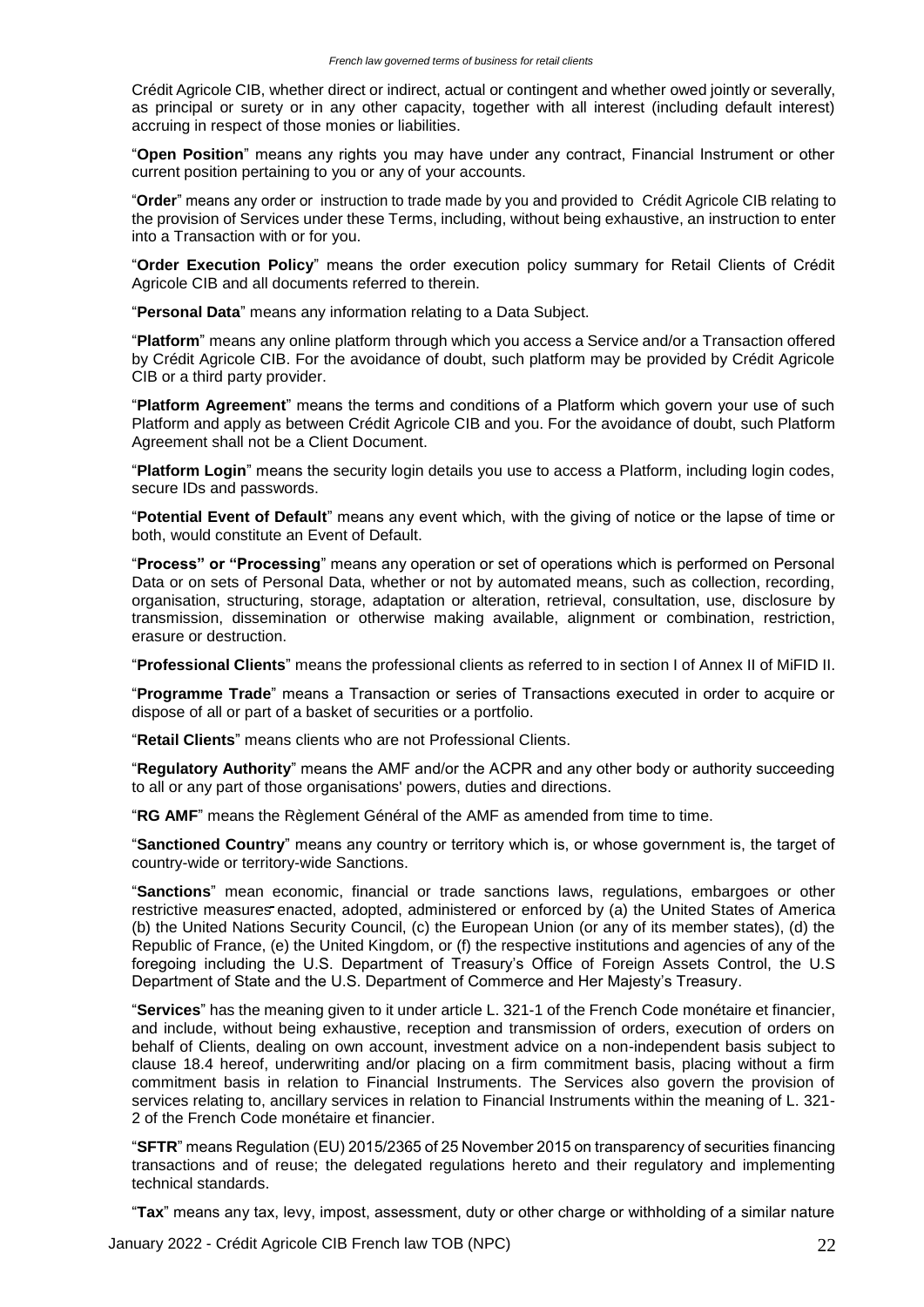that is imposed by any government or other taxing authority (including any interest or penalty payable in connection with any failure to pay or any delay in paying any of the same).

"**Transaction**" means any transaction (including in relation to Financial Instruments) between you and us, or entered into or executed by us on your behalf, in accordance with these Terms.

"**Undocumented Trades**" means treasury, fixed income, equity, commodities or derivative, including OTC derivative, Transactions which are not governed by any other duly signed Client Document or in respect of which not all material terms are set out in a written contractual agreement, including, for the avoidance of doubt, block trade Transactions where there may a master agreement but no block trading provisions.

"**VAT**" means:

- (a) any tax imposed in compliance with the Council Directive of 28 November 2006 on the common system of value added tax (EC Directive 2006/112); and
- (b) any other tax of a similar nature, whether imposed in a member state of the European Union in substitution for, or levied in addition to, such tax referred to in paragraph (a) above, or imposed elsewhere.

"**Website**" means Crédit Agricole CIB's website at [www.ca-cib.com.](http://www.ca-cib.com/)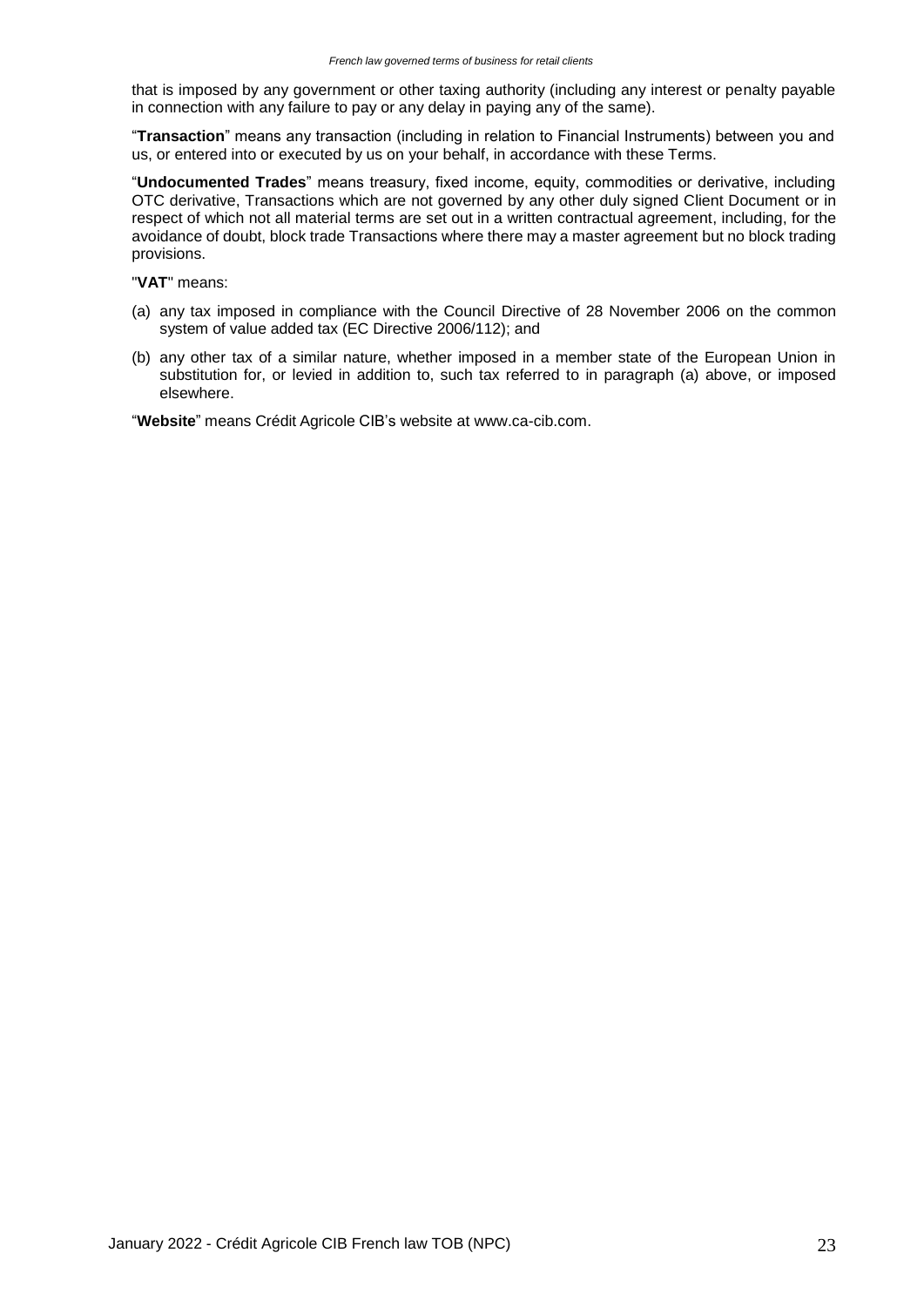### **Annex 1 to the Crédit Agricole CIB Terms of Business for Retail Clients benefitting from French consumer law protection**

This Annex (hereafter "**Annex 1**") supplements the French law governed terms of business of Crédit Agricole CIB for Retail Clients (hereafter the "**CACIB Terms of Business**").

In the event of any conflict between this Annex 1 and the CACIB Terms of Business, this Annex 1 shall prevail.

Unless otherwise defined in this Annex 1, capitalized terms used herein shall have the meaning ascribed to them in the CACIB Terms of Business.

For Retail Clients having the status of consumer or non-professional, within the meaning of the *article liminaire* of the French *Code de la consommation*, clauses 8.2 and 33.1 of the CACIB Terms of Business are canceled and replaced by the below clauses 8.2 bis and 33.1 bis:

"8.2 bis: We will make updates to the Order Execution Policy (as well as other applicable policies) and the Terms available on the Website from time to time. All such updates will become effective and binding on you ten (10) Business Days after being posted on the Website (the "**Effective Date**") and notified to you. For the avoidance of doubt, no amendments to the Terms will affect any Service or Transaction or any legal rights or obligations which may already have arisen before the Effective Date In case you disagree to themodification, you may terminate these Terms as per clause 43."

"33.1 bis: Neither we nor our directors, officers, agents or employees will be liable to you for any Loss suffered by you arising out of or in connection with any act or omission in relation to the Terms unless such Loss results from breach of our obligations under the Terms or our fraud or wilful default. In particular, we are under no liability for any Loss or expense you incur by reason of any delay or change in market conditions before any particular Service or Transaction is effected."

This Annex 1 is governed by and construed in accordance with French Law. In relation to any legal action or proceedings arising out of or in connection with this Annex 1 (including, without limitation, any dispute in relation to the existence or enforceability of this Annex 1, or relating to any non-contractual obligations), you irrevocably submit to the exclusive jurisdiction of the competent courts in France.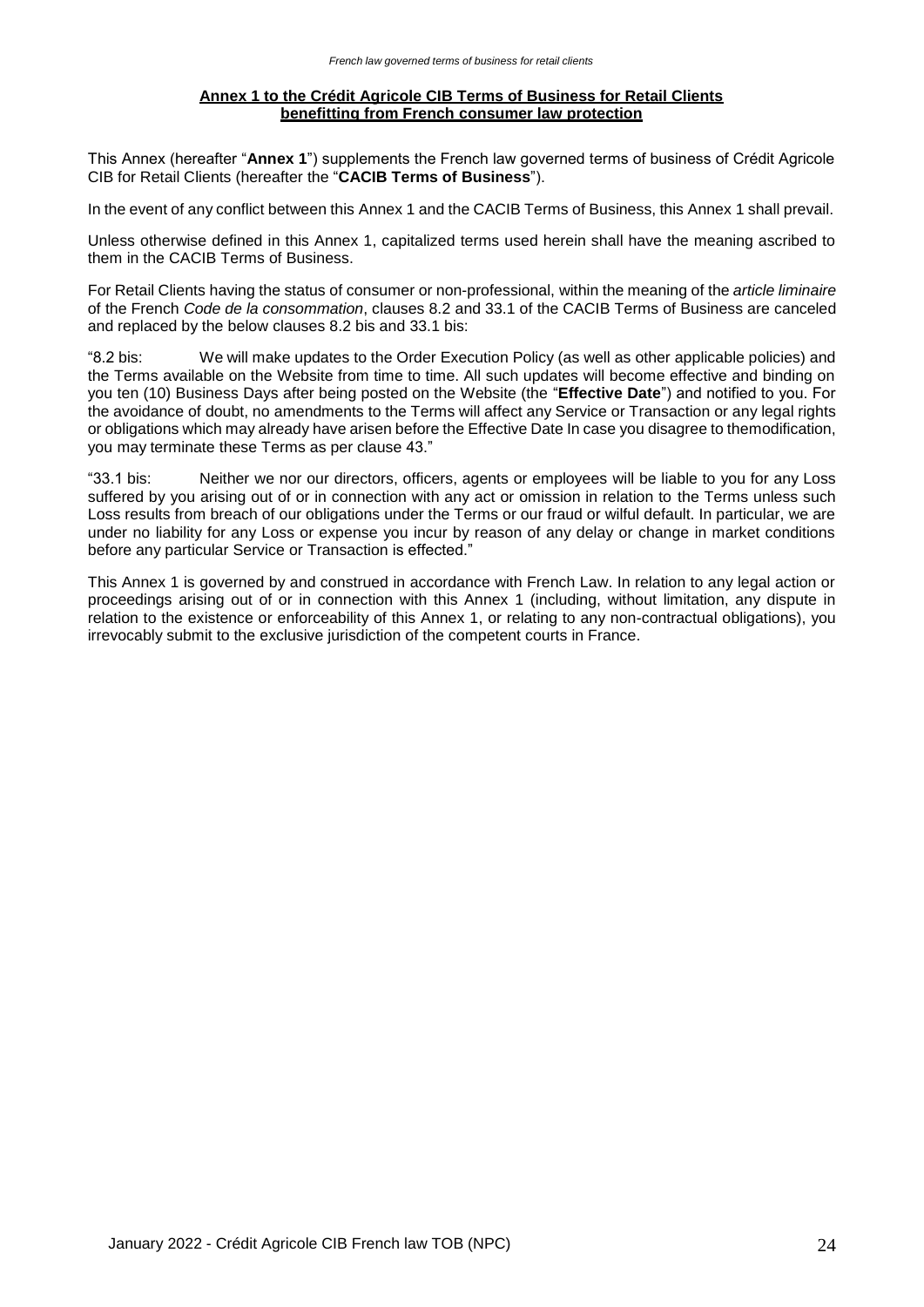#### **Annex 2 to the Crédit Agricole CIB Terms of Business for Belgium Branch**

## **RETAIL CLIENTS**

## **1. APPLICABILITY**

- 1.1 This Annex (hereafter "**Annex 2**") supplements the French law governed terms of business of Crédit Agricole CIB Terms of Business for Retail Clients (hereafter the "**CACIB Terms of Business"**).
- 1.2 This Annex 2 applies where the relevant terms of business are those of the Crédit Agricole CIB Belgian Branch.
- 1.3 The address of the Crédit Agricole CIB Belgium Branch is Terhulpsesteenweg 120 Chaussée de La Hulpe, 1000 Brussels, and the branch is registered with the Crossroads Bank for Enterprises (*Banque Carrefour des Enterprises/Kruispuntbank van Ondernemingen*) under number 0457.370.044.
- 1.4 In the event of any conflict between this Annex 2 and the CACIB Terms of Business, this Supplement shall prevail.
- 1.5 Terms not otherwise defined in this Annex 2, shall have the same meaning as in the CACIB Terms of Business.

## **2. USE OF LANGUAGES**

- 2.1 The primary business languages used by Crédit Agricole CIB are French and English, and so if we have not expressly agreed otherwise (i) we may communicate with you in French and English and (ii) communications from you to us (in particular, legal notices, correspondence and documentation) should be in French or English.
- 2.2 A French language version and an English language version of the CACIB Terms of Business (including this Annex 2) have been prepared. In case of conflict between these two language versions, the French language version shall prevail.

## **3. RECORDING OF COMMUNICATIONS**

3.1 For the avoidance of doubt, the permission granted to CACIB to record communications between Crédit Agricole CIB and the client (pursuant to article 8 of the CACIB Terms of Business) shall also apply with respect to any communications regarding investment advice.

## **4. DATA PROTECTION**

4.1 Crédit Agricole CIB acting through its Belgian Branch may, as Controller, record, retain, use and otherwise Process records and information about Data Subjects, including Personal Data, for the purposes of providing the Services and/or Transactions. Those Personal Data may be disclosed for the purposes of the Services and/or Transactions to third party recipients (including regulatory authorities) in jurisdictions inside or outside the EEA, including jurisdictions that may not necessarily provide an equivalent or adequate level of protection for data. Those transfers of Personal Data are governed by standard data protection clauses approved by the European Commission, ensuring the protection and security of these Personal Data. Such Personal Data will be retained by us for the duration necessary to the Processing, and we may retain the Personal Data after you cease to be a client for legal, regulatory and fraud prevention purposes. In accordance with the provisions of the General Data Protection Regulation 2016/679, Data Subjects may without charge object to the Processing of Personal Data for the purposes of direct marketing or for scientific, historical or statistical purposes and/or exercise a right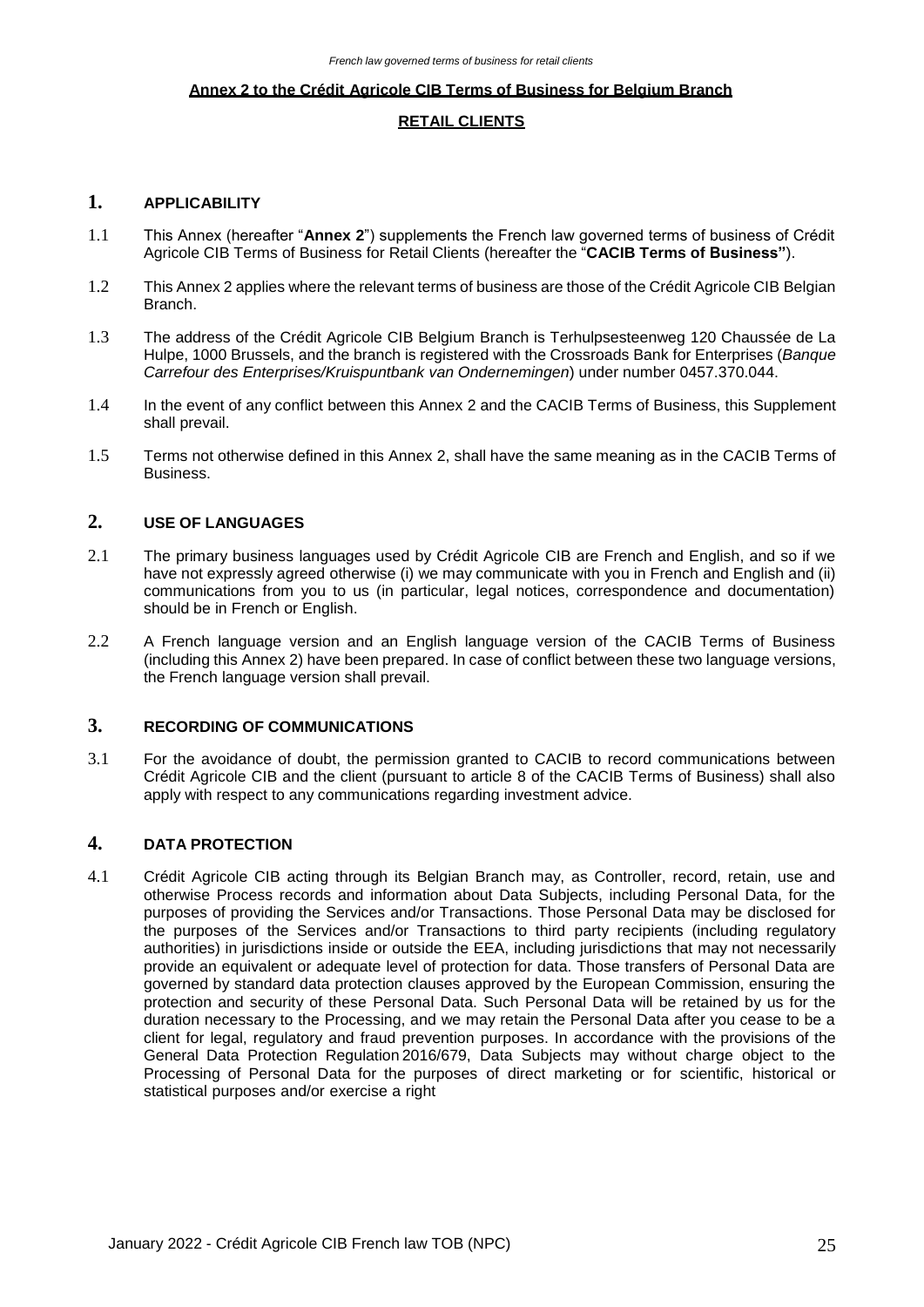of access, rectification, erasure or restriction of Personal Data from Legal Officer – CA-CIB Belgium Terhulpsesteenweg 120 Chaussée de La Hulpe, 1000 Brussels.

4.2 If you are a legal person and if Personal Data concern your employees, agents, delegates and legal representatives, you undertake and warrant that you have brought to the attention of such Data Subjects this clause and, where consent is required, that you obtained the consent of such Data Subjects to the Processing of their Personal Data as set out in this clause. In the event that you do not comply with this undertaking and warranty, you agree to indemnify us fully against any damage, loss, cost or liability (including, without limitation, legal fees and the cost of enforcing this indemnity) arising out of breach by you of the warranty set out in this paragraph 4.2.

# **5. GOVERNING LAW AND JURISDICTION**

- 5.1 This Annex 2 is governed by and construed in accordance with French Law.
- 5.2 In relation to any legal action or proceedings arising out of or in connection with this Annex 2 (including, without limitation, any dispute in relation to the existence or enforceability of this Annex 2, or relating to any non-contractual obligations), you irrevocably submit to the exclusive jurisdiction of the competent courts in France.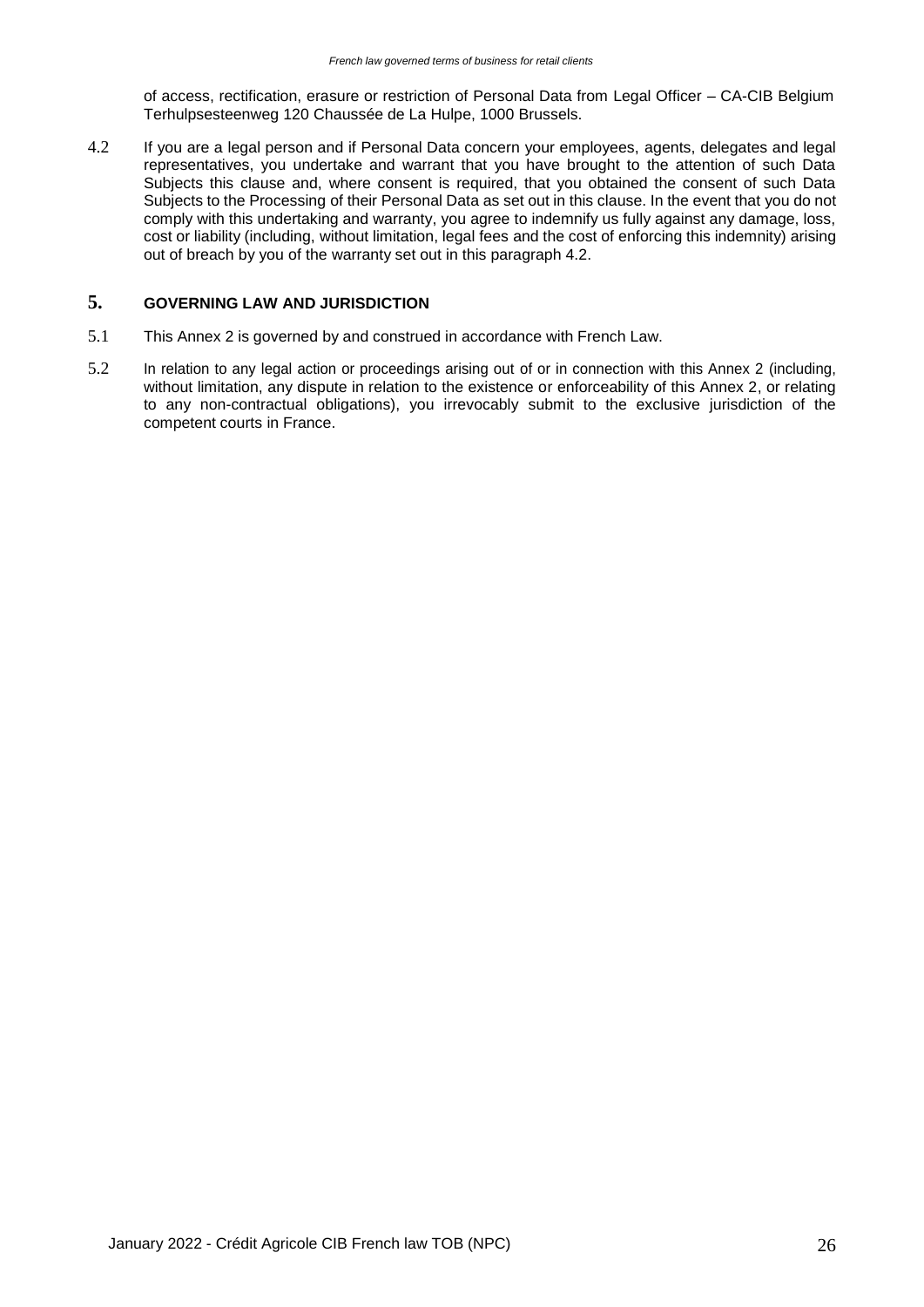## **Annex 3 to the Crédit Agricole CIB Terms of Business for German Branch**

## **RETAIL CLIENTS**

This Annex (hereafter "**Annex 3**") supplements the French law governed terms of business of Crédit Agricole CIB for Retail Clients (hereafter the "**CACIB Terms of Business**").

This Annex 3 only applies where the relevant terms of business are those of the Crédit Agricole CIB German Branch.

In the event of any conflict between this Annex 3 and the CACIB Terms of Business, this Annex 3 shall prevail.

The addresses of the Crédit Agricole CIB German Branch is Taunusanlage 14, 60325, Frankfurt am Main, and the branch is registered with the BaFin as "*Crédit Agricole Corporate and Investment Bank Deutschland, Niederlassung einer französischen Société Anonyme*" under number 10108285. The branch also has a presence at Neuer Wall 46, 20354, Hamburg.

The CACIB Terms of Business are supplemented as follows: the representations in clauses 31.1 (vii) and (viii) of the CACIB Terms of Business and the general covenants in clauses 32.4, 32.5, 32.6 and 32.7 of the CACIB Terms of Business are only made to the extent that they do not violate or conflict with Sec. 7 of the German Foreign Trade and Payments Regulation ("*Außenwirtschaftsverordnung*" or "*AWV*"), Art 5 of Council Regulation (EC) No 2271/96 of 22 November 1996 (as amended from time to time) or any other applicable anti-boycott law.

This Annex 3 is governed by and construed in accordance with French Law. In relation to any legal action or proceedings arising out of or in connection with this Annex 3 (including, without limitation, any dispute in relation to the existence or enforceability of this Annex 3, or relating to any non-contractual obligations), you irrevocably submit to the exclusive jurisdiction of the competent courts in France.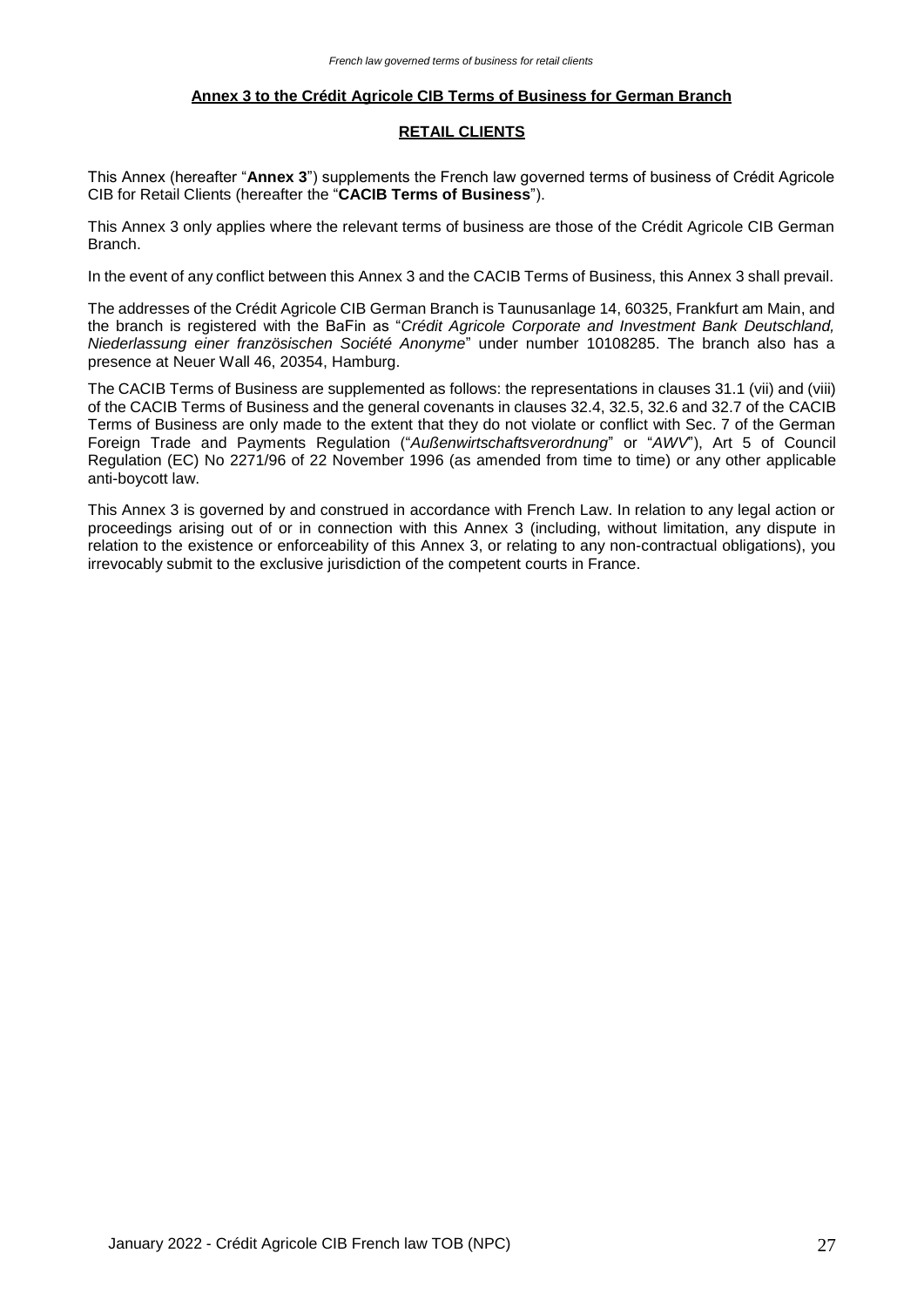## **Annex 4 to the Crédit Agricole CIB Terms of Business for Spanish Branch**

## **RETAIL CLIENTS**

These French law governed terms of business of Crédit Agricole CIB for Retail Clients are not applicable to any Spanish Retail Clients.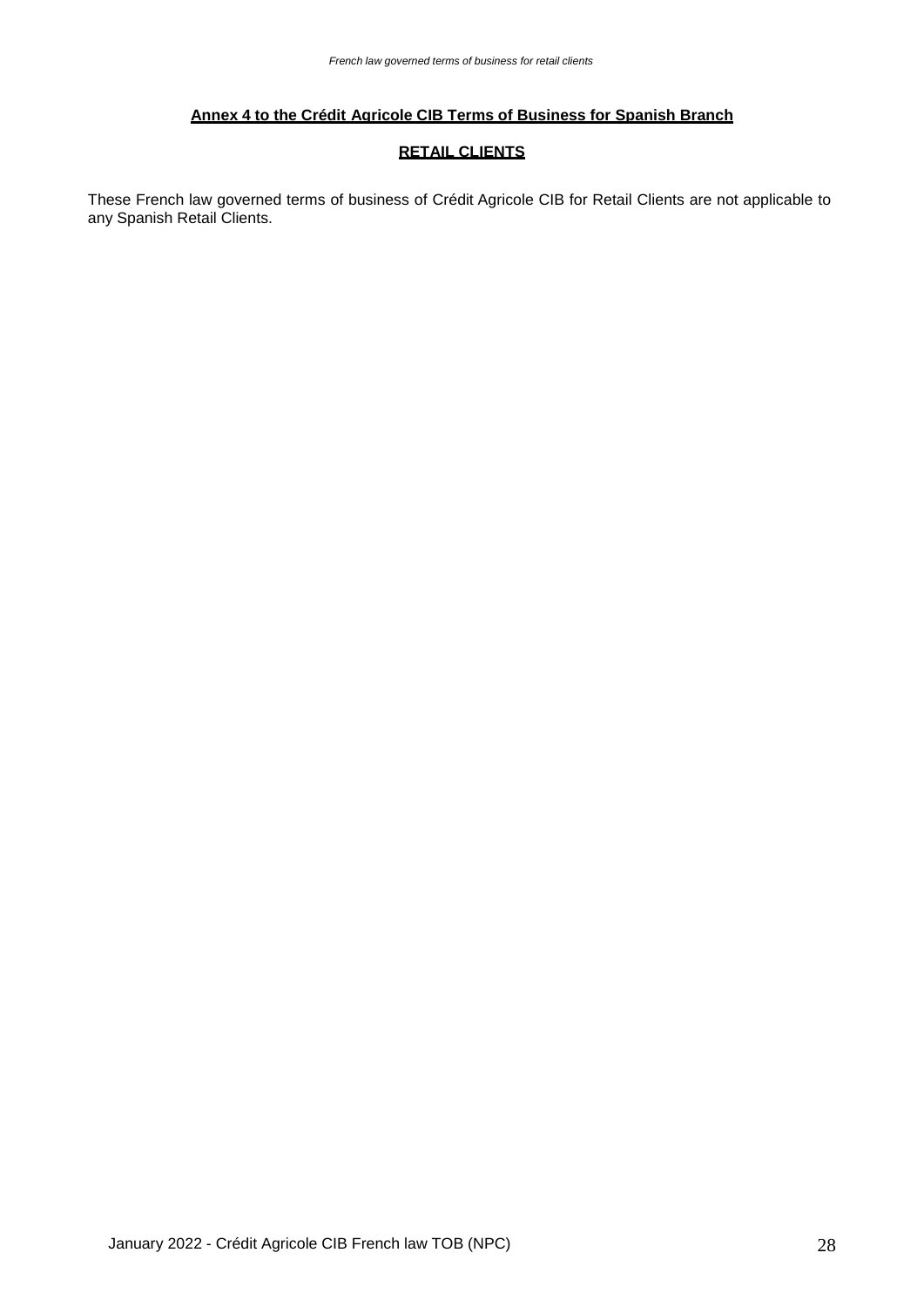## **Annex 5 to the Crédit Agricole CIB Terms of Business for Italian Branch**

## **RETAIL CLIENTS**

## **1. APPLICABILITY**

- 1.1 This annex (hereafter "**Annex 5**") supplements the French law governed terms of business of Crédit Agricole CIB Terms of Business for Retail Clients (hereafter the "**CACIB Terms of Business"**).
- 1.2 This Annex 5 applies where the relevant terms of business are those of the Crédit Agricole CIB Milan Branch (hereinafter the "**Italian Branch**").
- 1.3 The identity of CACIB, its main activity, the address where it is established are described under Article 4 of the CACIB Terms of Business, in accordance with Article 67-quinquies of Legislative Decree no. 206 of September 6, 2005 (Consumer Code).
- 1.4 The address of the Italian Branch is Piazza Cavour, 2, 20121, Milan. The Italian Branch is enrolled with the register of banks held by the Bank of Italy pursuant to article 13 of the Italian Consolidated Banking Act under number 5276.
- 1.5 In the event of any conflict or inconsistency between the provisions of this Annex 5 and the provisions of the CACIB Terms of Business, the provisions set forth in this Annex 5 shall prevail.
- 1.6 Unless otherwise defined in this Annex 5, the terms with capital letter in this Annex 5 shall have the same meaning as in the CACIB Terms of Business and the relevant attached Definitions Schedule.

## **2. USE OF LANGUAGES**

- 2.1 The primary business languages used by Crédit Agricole CIB are French and English, so unless expressly agreed otherwise (i) the Italian Branch will communicate with you in French or in English and (ii) communications from you to the Italian Branch (in particular, legal notices, correspondence and documentation) shall be provided in French or in English.
- 2.2 A French language version and an English language version of the CACIB Terms of Business (including this Annex 5) have been prepared. In case of conflict between these two language versions, the French language version shall prevail.

## **3. ANTI-MONEY LAUNDERING LAWS**

3.1 The Italian Branch is subject to Italian Anti-Money Laundering Laws and any relevant implementing provisions.

### **4. RECORDING OF COMMUNICATIONS**

4.1 For the avoidance of doubt, the permission granted to CACIB to record communications between Crédit Agricole CIB and the client (pursuant to article 8 of the CACIB Terms of Business) shall also apply with respect to any communications regarding investment advice.

## **5. REPRESENTATIONS AND WARRANTIES**

5.1 For Retail Clients having the status of consumer or non-professional, within the meaning of the Legislative Decree no. 206 of September 6, 2005 (Consumer Code), clauses 8.2 of the CACIB Terms of Business are canceled and replaced by the below clauses 8.2 bis:

"8.2 bis: We will make updates to the Order Execution Policy (as well as other applicable policies) and the Terms available on the Website from time to time. All such updates will become effective and binding on you ten (10) Business Days after being posted on the Website (the "Effective Date") and notified to you. For the avoidance of doubt, no amendments to the Terms will affect any Service or Transaction or any legal rights or obligations which may already have arisen before the Effective Date In case you disagree to the modification, you may terminate these Terms as per clause 43."

5.2 Clause 33 of the CACIB Terms of Business shall be applicable to the extent that it is compatible with the status of consumer/non-professional within the meaning of the Legislative Decree no. 206 of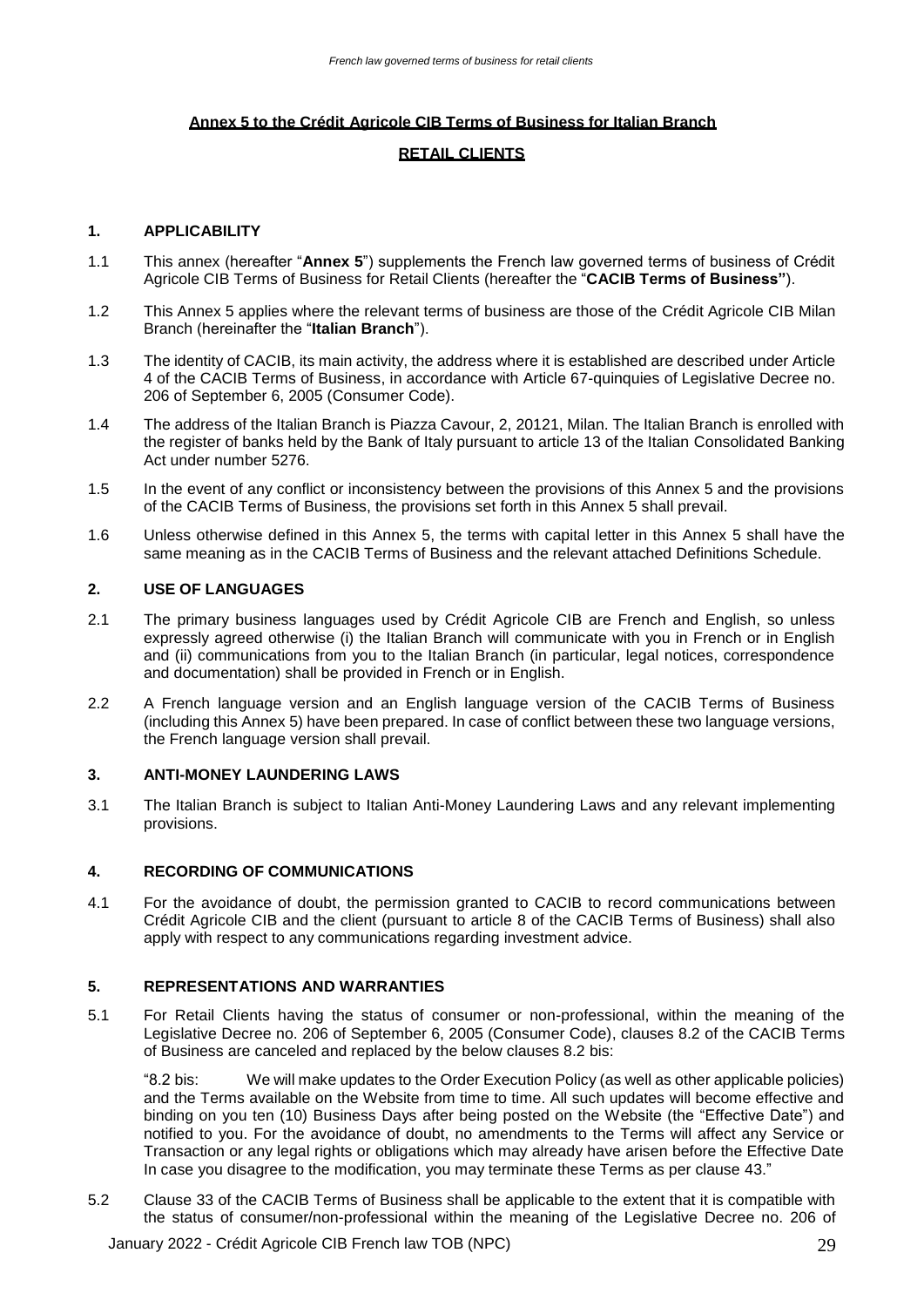September 6, 2005 (Consumer Code).

## **6. TERMINATION AND WITHDRAWAL**

- 6.1 The termination provisions are set forth under Clause 43 of the CACIB Terms of Business.
- 6.2 The CACIB Terms of Business do not include the right of withdrawal.

## **7. DATA PROTECTION**

- 7.1 All Personal Data the Client provides to Crédit Agricole CIB in relation to itself or to the Data Subjects will be treated in accordance with the provisions of the General Data Protection Regulation 2016/679 (hereinafter the "**GDPR**"), the Italian Legislative Decree no. 196 of June 30, 2003 and any other applicable law or regulation in the field of data privacy. Further information on the Processing of Personal Data are included in the privacy notice available at the Compliance Department of the Italian Branch of Crédit Agricole CIB Milan [\(compliancemilan@ca-cib.com\)](mailto:compliancemilan@ca-cib.com)
- 7.2 Crédit Agricole CIB acting through its Italian Branch may, in its capacity as Controller under the relevant applicable legislation, record, retain, use and otherwise Process records and information about Data Subjects, including Personal Data, for the purposes of providing the Services and/or Transactions.

Those Personal Data may be disclosed for the purposes of the Services and/or Transactions to third party recipients (including regulatory authorities) in jurisdictions inside or outside the European Economic Area, including jurisdictions that may not necessarily provide an equivalent or adequate level of protection for data.

Those transfers of Personal Data are governed by standard data protection clauses approved by the European Commission, ensuring the protection and security of these Personal Data. Such Personal Data will be retained by us for the duration necessary to the Processing, and we may retain the Personal Data after you cease to be a client for legal, regulatory and fraud prevention purposes.

In accordance with the provisions of the GDPR, Data Subjects may exercise their rights, including the right to object, without charge, to the Processing of Personal Data for the purposes of direct marketing or for scientific, historical or statistical purposes and the rights of access, rectification, deletion or restriction of Personal Data. Further information on the exercise of Data Subjects' rights are included in the privacy notice available at the Compliance Department of the Italian Branch of Crédit Agricole CIB [\(compliancemilan@ca-cib.com\)](mailto:compliancemilan@ca-cib.com)

- 7.3 The Client that finds that its rights in terms of data protection have been infringed or has any claim related with its personal details may address to the Italian Branch representative for data protection through the following electronic mail address [dpr\\_cacib\\_milan@ca-cib.com](mailto:dpr_cacib_milan@ca-cib.com) or at the following address: Piazza Cavour, 2, 20121, Milan. In any case, the interested persons can always lodge a complaint with the Italian Data Protection Authority (Garante per la protezione dei dati personali), the supervisory authority in terms of data protection, Piazza Venezia 11, IT-00187, Roma, email: rpd@gpdp.it.
- 7.4 The Client and the Data Subjects also have the possibility of addressing specific instructions as to the use of their data after their death.
- 7.5 If you are a legal person and if Personal Data concern your employees, agents, delegates and legal representatives, you undertake and warrant that you have brought to the attention of such Data Subjects this clause and, where consent is required, that you obtained the consent of such Data Subjects to the Processing of their Personal Data as set out in this clause.
- 7.6 In the event that you do not comply with this undertaking and warranty, you agree to indemnify us fully against any damage, loss, cost or liability (including, without limitation, legal fees and the cost of enforcing this indemnity) arising out of breach by you of the warranty set out in clause 7.5.

## **8.** COMPLAINTS

8.1 Complaints may be submitted, also by registered letter with return receipt or by electronic means to the complaints department of the Italian Branch:

Crédit Agricole Corporate and Investment Bank

January 2022 - Crédit Agricole CIB French law TOB (NPC) 30